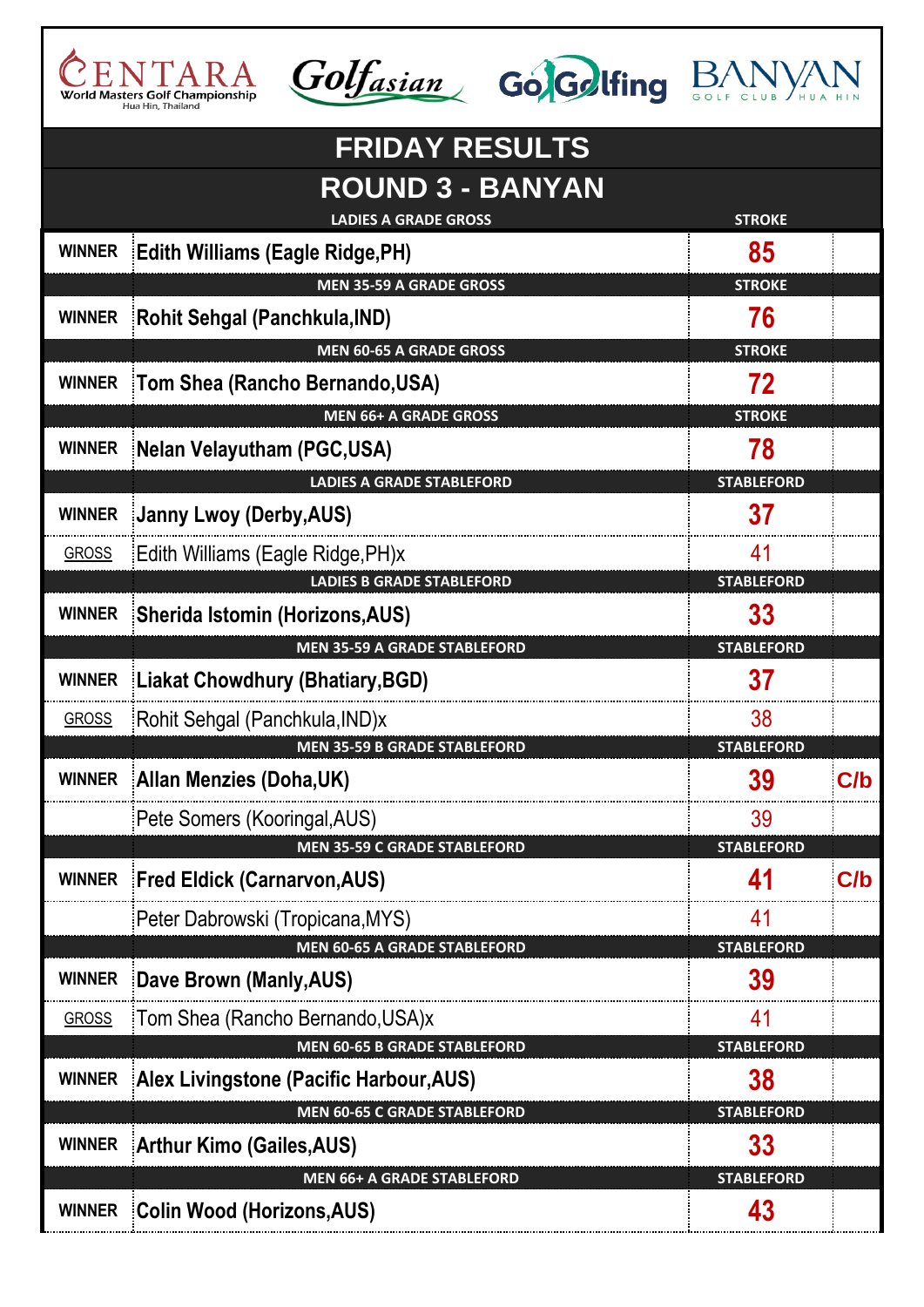| $\sqrt{1}$                      |  |
|---------------------------------|--|
| World Masters Golf Championship |  |
| Hua Hin, Thailand               |  |







|               | <b>MEN 66+ B GRADE STABLEFORD</b>            | <b>STABLEFORD</b>      |  |
|---------------|----------------------------------------------|------------------------|--|
| <b>WINNER</b> | Dave Marshall (Hartfield, AUS)               | 37                     |  |
|               | <b>MEN 66+ C GRADE STABLEFORD</b>            | <b>STABLEFORD</b>      |  |
| <b>WINNER</b> | Augusto Romei (Alpine, THAI)                 | 41                     |  |
|               | <b>NEAREST THE PIN</b>                       |                        |  |
| <b>LADIES</b> |                                              |                        |  |
|               | HOLE 2 Julie Pigram (Derby, AUS)             | <b>LADIES</b>          |  |
|               | HOLE 4 Pauline Scallan (Southport, AUS)      | <b>LADIES</b>          |  |
|               | HOLE 15 Edith Williams (Eagle Ridge, PH)     | <b>LADIES</b>          |  |
|               | HOLE 17 Suz Brown (Manly, AUS)               | <b>LADIES</b>          |  |
| <b>MEN</b>    |                                              |                        |  |
|               | HOLE 2 Buddha Harkness (Ranfurlie, AUS)      | <b>MEN</b>             |  |
|               | <b>HOLE 4 Dave Marshall (Hartfield, AUS)</b> | <b>MEN</b>             |  |
|               | HOLE 15 Geoff Atherton (Monash, AUS)         | <b>MEN</b>             |  |
|               | HOLE 17 Bob Semple (RNZAF, NZ)               | <b>MEN</b>             |  |
|               | <b>心 Banyan Golf Club</b>                    | <sup>ව</sup> ි 26-32°C |  |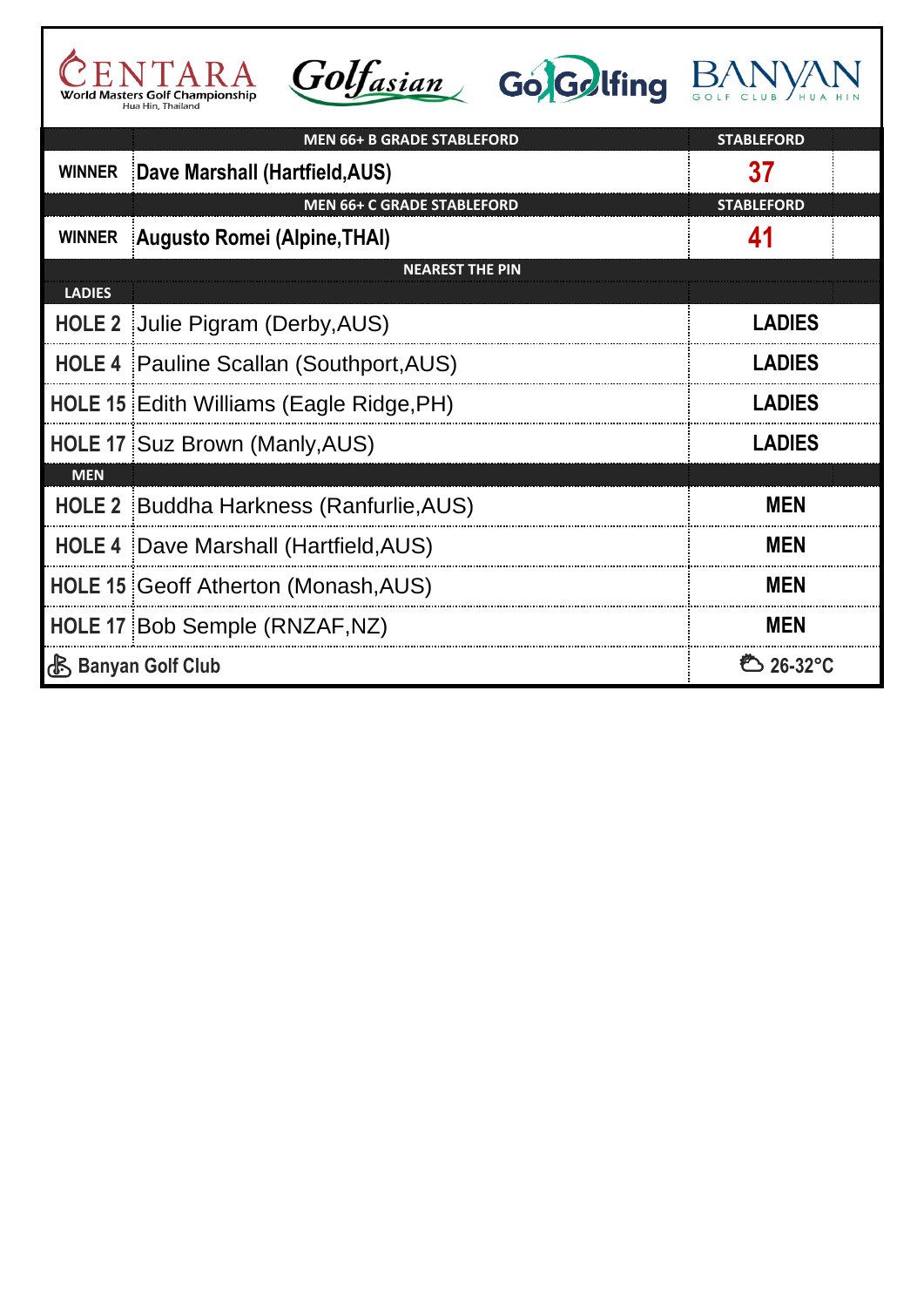

# **LADIES A GRADE**

**Name Starting Adjusted Index Index Stab Gross Stab Gross Stab Gross Stab Gross** ♚ **Gross Edith Williams (Eagle Ridge,PH) 18.9 17.7 36 91 39 91 41 85 116 267 ■ 1 Shirley Owen (Wallacia,AUS) 20.4 19.9 37 999 32 999 28 999 97 ### ▲ 2 Hayley Hall (Hartfeld,AUS) 16.6 16.6 30 97 30 104 34 91 94 292 ■ 2 Suz Brown (Manly,AUS) 13.9 13.9 31 999 30 95 33 91 94 ### ▲ 4 Leah Altham (Derby,AUS) 15.7 15.7 27 97 32 97 30 95 89 289 ▼ 5 Pauline Scallan (Southport,AUS) 17.9 17.9 32 94 28 101 25 999 85 ### 4 1** 6 **30 Jo-Ellen Thorpe (Wallacia,AUS) 19.2 19.2 19.2 19.2 19.2 19.2 19.99 19.2 19.99 19.99 19.99 19.99 19.99 19.99 19.99 19.99 19.99 19.99 19.99 19.99 19.99 19.99 19.99 ▼ 7 Suzie Malligan (Caboolture,AUS) 21.4 21.4 25 999 30 999 26 999 81 ### a**  $\vert$  8  $\vert$  Janny Lwoy (Derby,AUS) **20.7**  $\vert$  20.7  $\vert$  30  $\vert$  100 $\vert$  13  $\vert$  37  $\vert$  80 **Position Tue Score Thu Score Fri Score LEADERBOARD TOTAL c/b**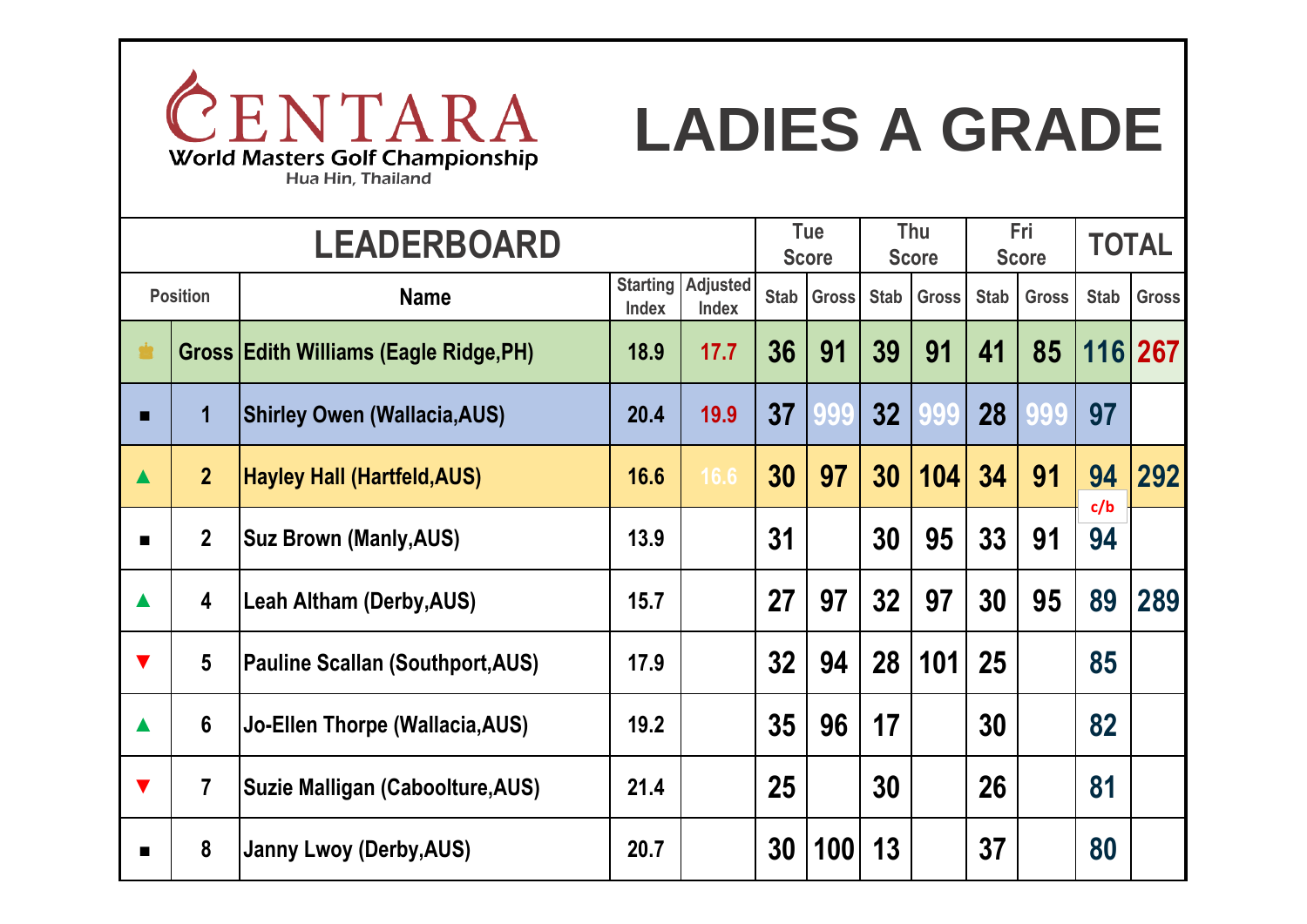|  | Martina Cassar Torreggiani (Edmondsto 16.8 |  |  | nn.<br>ΔV | n n |  |  |
|--|--------------------------------------------|--|--|-----------|-----|--|--|
|  |                                            |  |  |           |     |  |  |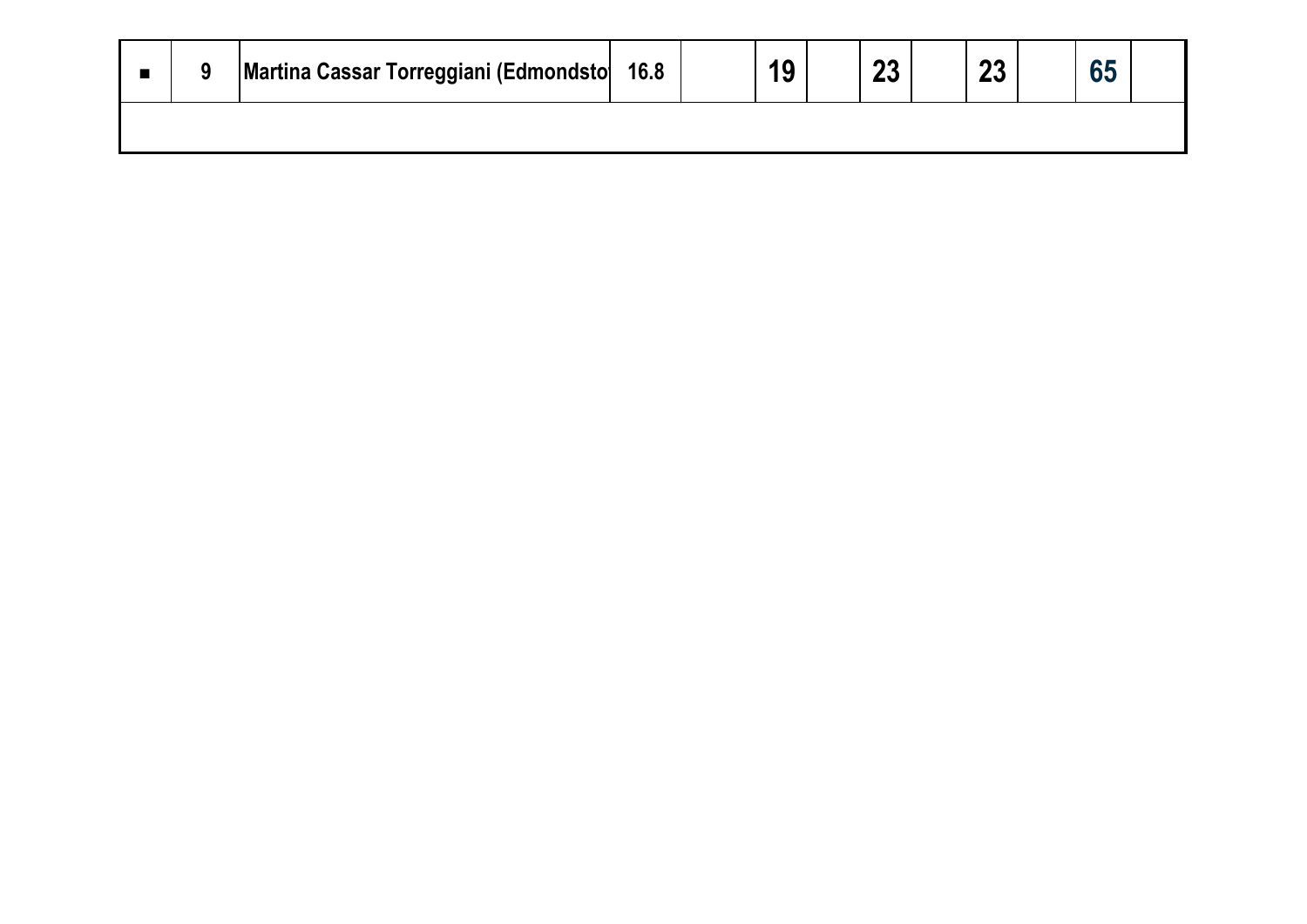

|                      |                 | <b>LEADERBOARD</b>                     |                          |                   | Tue<br><b>Score</b> | Thu<br><b>Score</b> | Fri<br><b>Score</b> | <b>TOTAL</b> |
|----------------------|-----------------|----------------------------------------|--------------------------|-------------------|---------------------|---------------------|---------------------|--------------|
|                      | <b>Position</b> | <b>Name</b>                            | <b>Starting</b><br>Index | Adjusted<br>Index | <b>Stab</b>         | <b>Stab</b>         | <b>Stab</b>         | <b>Stab</b>  |
| п                    | 1               | Diane Davis (Darwin, AUS)              | 22.1                     | 22.0              | 32                  | 29                  | 27                  | 88           |
| $\blacktriangle$     | 2 <sup>2</sup>  | <b>Sherida Istomin (Horizons, AUS)</b> | 32.4                     | 32.4              | 26                  | 28                  | 33                  | 87<br>c/b    |
|                      | $\overline{2}$  | Julie Pigram (Derby, AUS)              | 22.2                     |                   | 30                  | 29                  | 28                  | 87           |
|                      | 4               | Julie McKay (Derby, AUS)               | 22.5                     |                   | 26                  | 26                  | 27                  | 79           |
| $\blacktriangle$     | $5\phantom{.0}$ | <b>Sharon Wood (Horizons, AUS)</b>     | 31.2                     |                   | 21                  | 23                  | 30                  | 74           |
| $\blacktriangledown$ | $6\phantom{1}$  | <b>Rosie Perry (Southport, AUS)</b>    | 25.9                     |                   | 24                  | 21                  | 25                  | 70           |
|                      | $\overline{7}$  | Jern Sae-Thung (Waihi, NZ)             | 34.1                     |                   | 19                  | 21                  | 27                  | 67           |
| $\blacktriangle$     | 8               | Viv Brown (Caboolture, AUS)            | 23.2                     |                   | 15                  | 18                  | 27                  | 60           |
| $\blacktriangledown$ | 9               | Helen Nolan (Albury, AUS)              | 28.6                     |                   | 23                  | 13                  | 19                  | 55           |
|                      | 10              | Anita Mc Carthy (Edmondstown, IRE)     | 36.2                     |                   | 21                  |                     | 24                  | 45           |
|                      |                 |                                        |                          |                   |                     |                     |                     |              |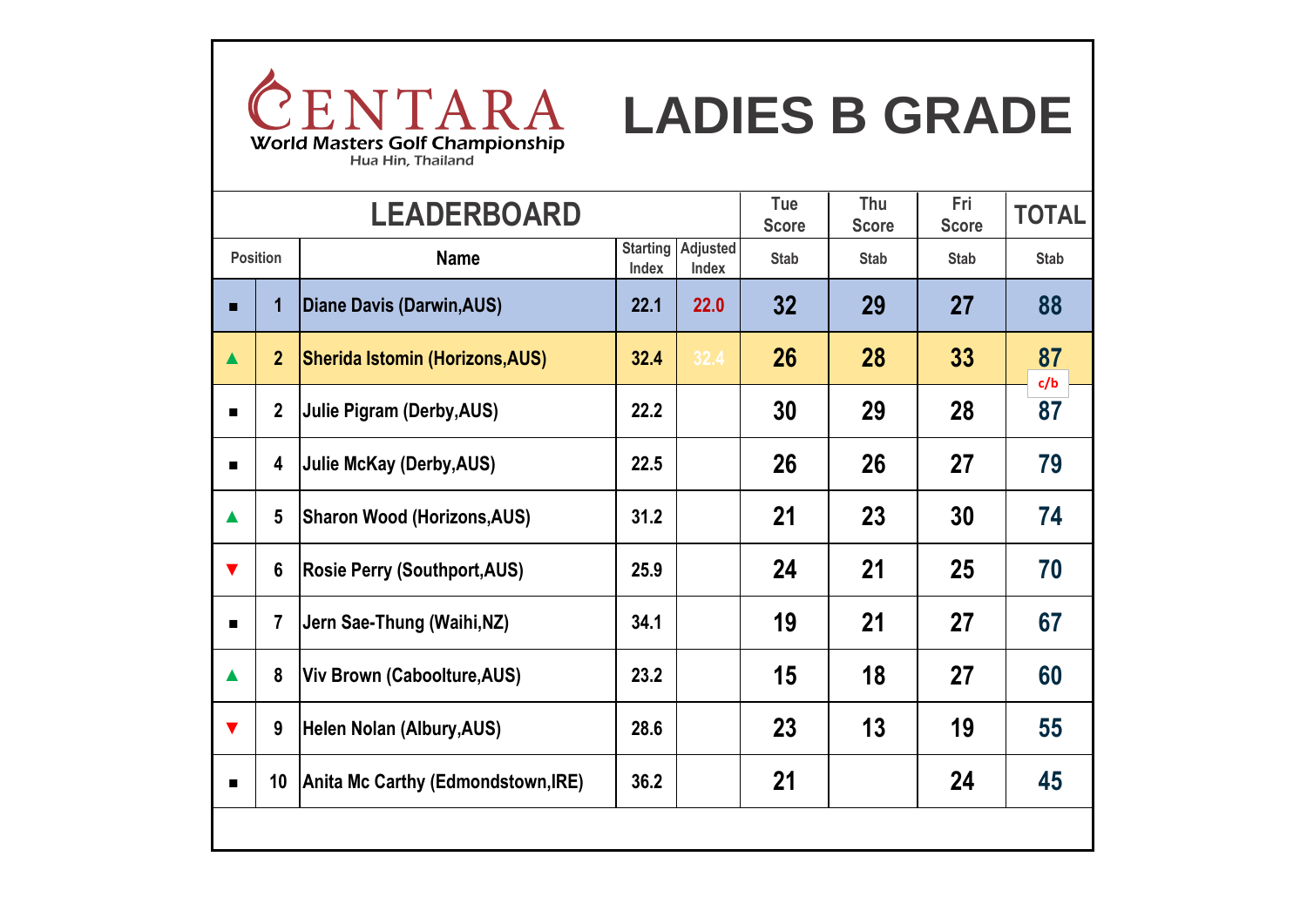

## **MEN 35-59 A GRADE**

Hua Hin, Thailand

|                      |                         | <b>LEADERBOARD</b>                         |                                 |                                 |             | <b>Tue</b><br><b>Score</b> | Thu<br><b>Score</b> |              | <b>Fri</b><br><b>Score</b> |              | <b>TOTAL</b> |               |
|----------------------|-------------------------|--------------------------------------------|---------------------------------|---------------------------------|-------------|----------------------------|---------------------|--------------|----------------------------|--------------|--------------|---------------|
|                      | <b>Position</b>         | <b>Name</b>                                | <b>Starting</b><br><b>Index</b> | <b>Adjusted</b><br><b>Index</b> | <b>Stab</b> | <b>Gross</b>               | <b>Stab</b>         | <b>Gross</b> | <b>Stab</b>                | <b>Gross</b> | <b>Stab</b>  | <b>Gross</b>  |
| <b>SE</b>            |                         | <b>Gross Rohit Sehgal (Panchkula, IND)</b> | 8.0                             | 5.8                             | 41          | 75                         | 43                  | 74           | 38                         | 76           |              | 122 225       |
| $\blacktriangle$     | $\mathbf 1$             | Alan Coughlan (Pacific Harbour, AUS)       | 7.3                             | 6.3                             | 38          | 78                         | 38                  | 78           | 32 <sub>2</sub>            | 83           |              | 108 239       |
| $\blacktriangledown$ | $\overline{2}$          | <b>Peter Grant (Southport, AUS)</b>        | 8.8                             | 7.6                             | 36          | 81                         | 41                  | 77           | 28                         | 88           |              | 105 246       |
| $\blacktriangle$     | $\mathbf{3}$            | <b>Chris Hagarty (Liverpool, AUS)</b>      | 5.0                             |                                 | 33          | 81                         | 32 <sub>2</sub>     | 82           | 36                         | 77           | 101          | $ 240\rangle$ |
| $\blacktriangledown$ | $\overline{\mathbf{4}}$ | Jerome Benting (Gowrie Farm, SA)           | 4.7                             | 3.9                             | 38          | 79                         | 36                  | 77           | 25                         | 91           | 99           | 247           |
| $\blacktriangle$     | $5\phantom{.0}$         | Alec Liddell (Merewether, AUS)             | 10.7                            |                                 | 35          |                            | 31                  |              | 32                         |              | 98           |               |
| $\blacksquare$       | $5\phantom{.0}$         | <b>Wayne Cook (Rockhampton, AUS)</b>       | 8.6                             |                                 | 33          | 84                         | 34                  | 84           | 31                         | 85           | 98           | 253           |
| $\blacktriangledown$ | $\overline{7}$          | <b>Buddha Harkness (Ranfurlie, AUS)</b>    | 4.2                             |                                 | 29          | 83                         | 37                  | 76           | 31                         | 81           | 97           | 240           |
| $\blacktriangle$     | 8                       | <b>Andrew Farr (Royal Porthcawl, UK)</b>   | 9.8                             |                                 | 32          | 86                         | 28                  | 93           | 36                         | 82           | 96           | 261           |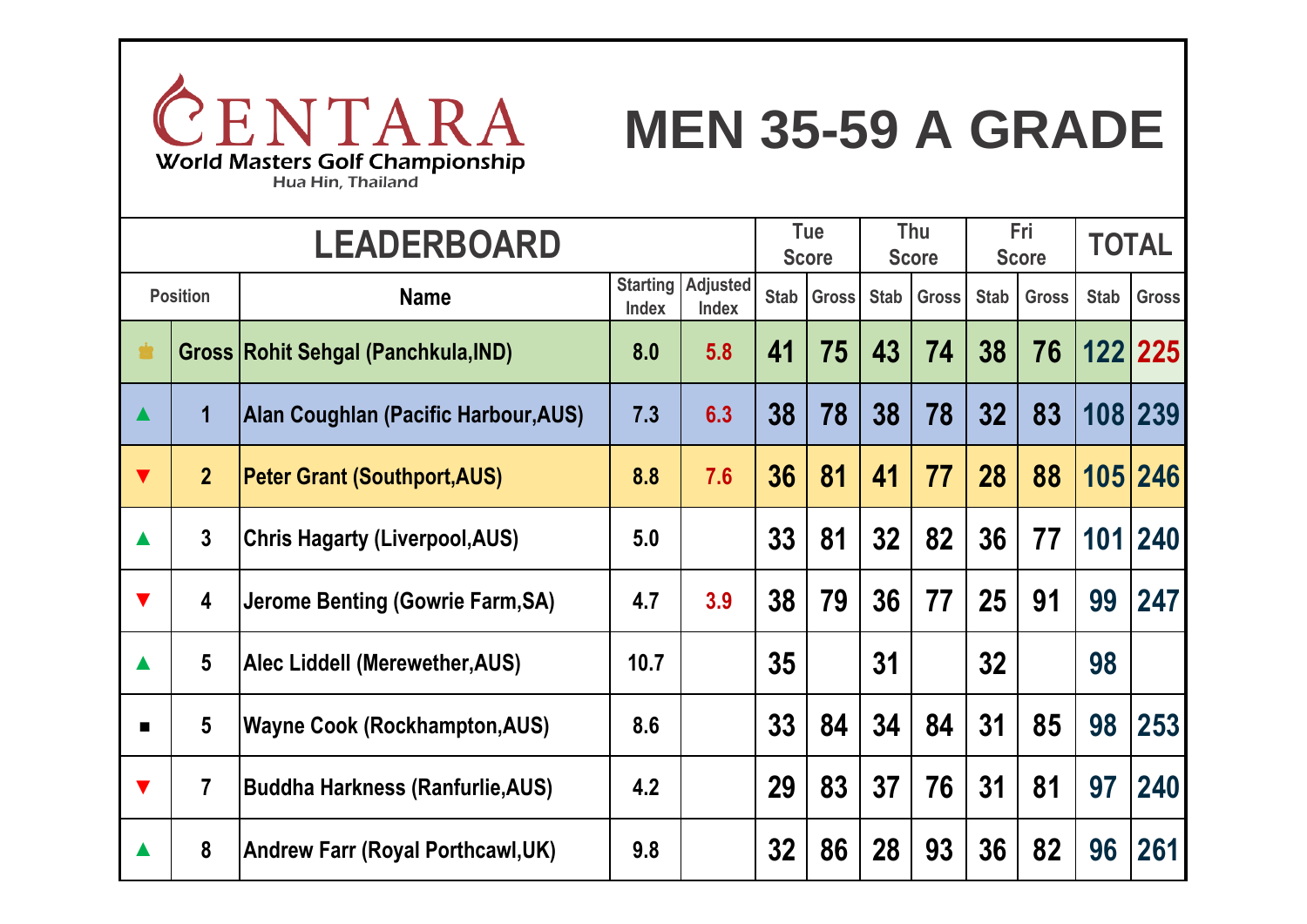| ▼                    | 8  | <b>Jack Singh (Kelab, MYS)</b>          | 7.5 | 7.0 | 31 | 86 | 38 | 79 | 27 | 88 | 96 | 253 |
|----------------------|----|-----------------------------------------|-----|-----|----|----|----|----|----|----|----|-----|
| $\blacktriangledown$ | 10 | David Russell (Dubai Hills, UAE)        | 7.2 |     | 33 | 83 | 33 | 85 | 29 | 87 | 95 | 255 |
| $\blacktriangle$     | 11 | <b>Liakat Chowdhury (Bhatiary, BGD)</b> | 8.0 |     | 23 | 94 | 31 | 87 | 37 | 79 | 91 | 260 |
| $\blacktriangledown$ | 11 | <b>Pete Fishlock (Merewether, AUS)</b>  | 5.1 |     | 31 | 82 | 29 | 84 | 31 | 84 | 91 | 250 |
| $\blacksquare$       | 13 | <b>Rakibur Rahman (Bhatiary, BGD)</b>   | 6.0 |     | 26 | 88 | 29 | 96 | 29 | 88 | 84 | 272 |
| $\blacktriangledown$ | 14 | <b>Cameron Knight (Eastern, AUS)</b>    | 7.7 |     | 34 | 83 | 25 |    |    |    | 59 |     |
|                      |    |                                         |     |     |    |    |    |    |    |    |    |     |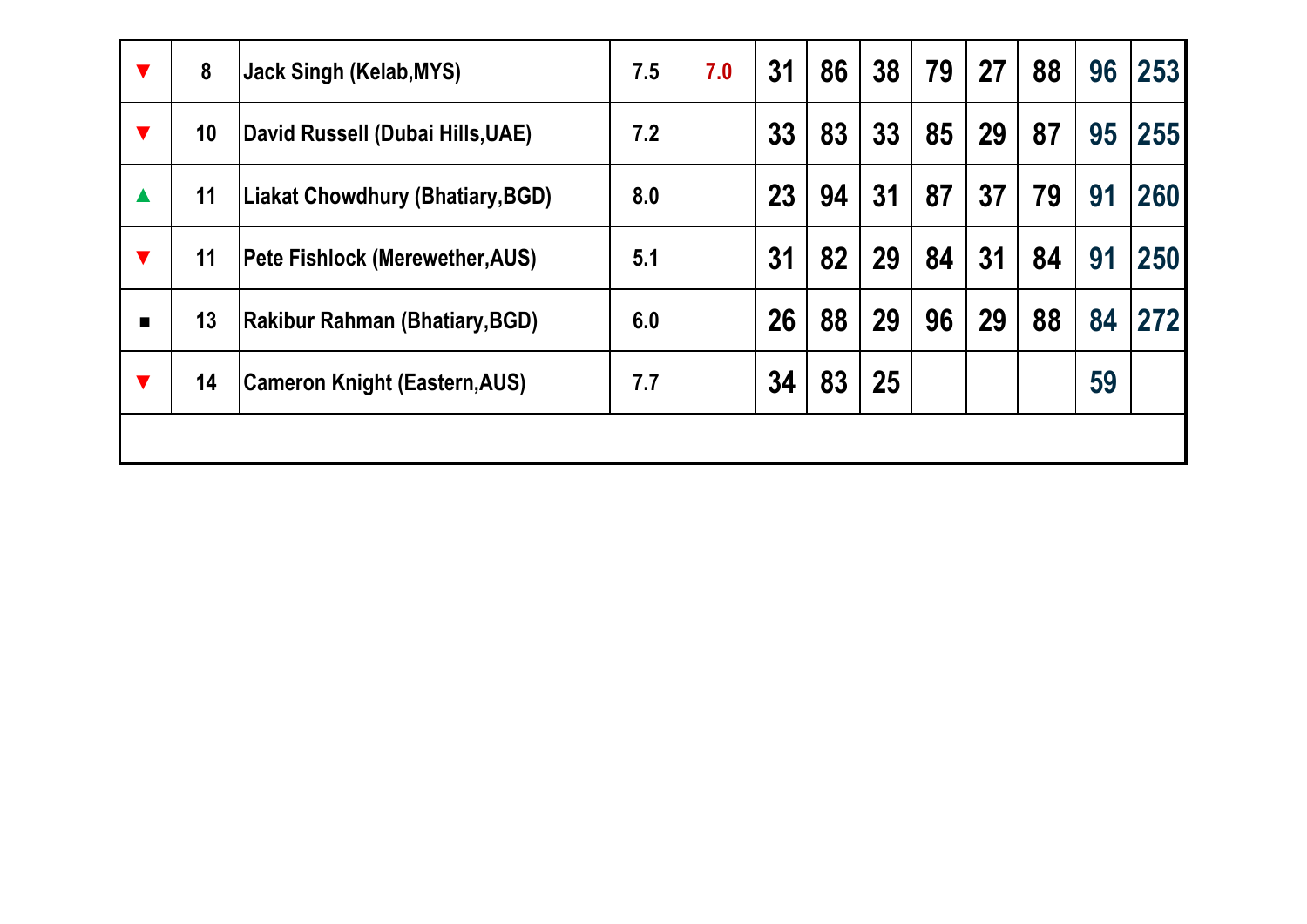

# **MEN 35-59 B GRADE**

|                      |                         | <b>LEADERBOARD</b>                         |                                 |                                 | Tue<br><b>Score</b> | Thu<br><b>Score</b> | <b>Fri</b><br><b>Score</b> | <b>TOTAL</b> |
|----------------------|-------------------------|--------------------------------------------|---------------------------------|---------------------------------|---------------------|---------------------|----------------------------|--------------|
| <b>Position</b>      |                         | <b>Name</b>                                | <b>Starting</b><br><b>Index</b> | <b>Adjusted</b><br><b>Index</b> | <b>Stab</b>         | <b>Stab</b>         | <b>Stab</b>                | <b>Stab</b>  |
|                      | 1                       | Pete Somers (Kooringal,AUS)                | 14.7                            | 13.7                            | 35                  | 41                  | 39                         | 115          |
| $\blacksquare$       | $\overline{2}$          | <b>Mark Potton (Perth, AUS)</b>            | 12.6                            | 11.8                            | 38                  | 36                  | 37                         | 111          |
| $\blacktriangledown$ | $\mathbf{3}$            | Parbeer Grewal (Panchkula, IND)            | 14.0                            | 13.2                            | 37                  | 37                  | 34                         | 108          |
| $\blacktriangle$     | $\overline{\mathbf{4}}$ | <b>Rob Spring (Horizons, AUS)</b>          | 13.8                            | 13.4                            | 30                  | 39                  | 35                         | 104          |
| $\blacktriangle$     | 5                       | Allan Menzies (Doha,UK)                    | 13.9                            |                                 | 30                  | 34                  | 39                         | 103          |
| $\blacktriangle$     | 6                       | Neeraj Singh (Panchkula, IND)              | 11.0                            |                                 | 29                  | 35                  | 36                         | 100          |
| $\blacktriangledown$ | $6\phantom{1}6$         | <b>Richard Meyrick (Commonwealth, AUS)</b> | 11.4                            | 10.8                            | 28                  | 42                  | 30                         | 100          |
| $\blacktriangledown$ | 8                       | <b>JB Singh (Panchkula, IND)</b>           | 13.0                            | 12.8                            | 28                  | 37                  | 29                         | 94           |
|                      | 9                       | <b>Craig Menzies (Dubai Hills, UAE)</b>    | 13.5                            |                                 | 31                  | 30                  | 32                         | 93           |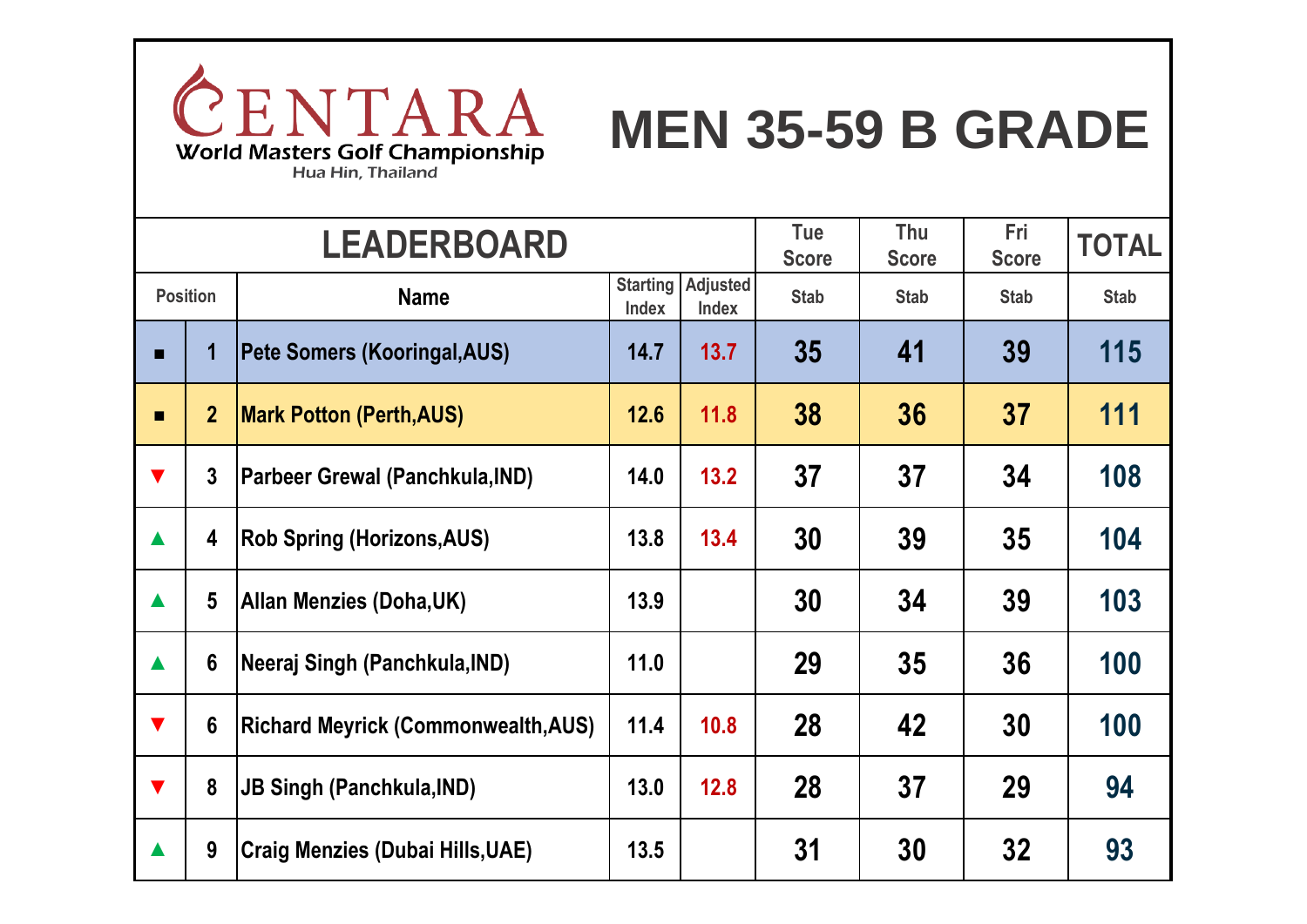| $\blacksquare$ | 10 | <b>Chris Slota (IPGC,USA)</b>                  | 12.6 | 33 | 28 | 30 | 91 |
|----------------|----|------------------------------------------------|------|----|----|----|----|
|                | 11 | <b>Brett Hazell (Wallacia, AUS)</b>            | 14.7 | 30 | 22 | 36 | 88 |
|                | 11 | <b>Gav Hunt (Noosa, AUS)</b>                   | 11.0 | 30 | 33 | 25 | 88 |
|                | 13 | Tony Drew (Windsor Country, AUS)               | 14.4 | 29 | 31 | 27 | 87 |
|                | 14 | <b>Stephen Hartwell (Pacific Harbour, AUS)</b> | 14.4 | 30 | 26 | 25 | 81 |
|                |    |                                                |      |    |    |    |    |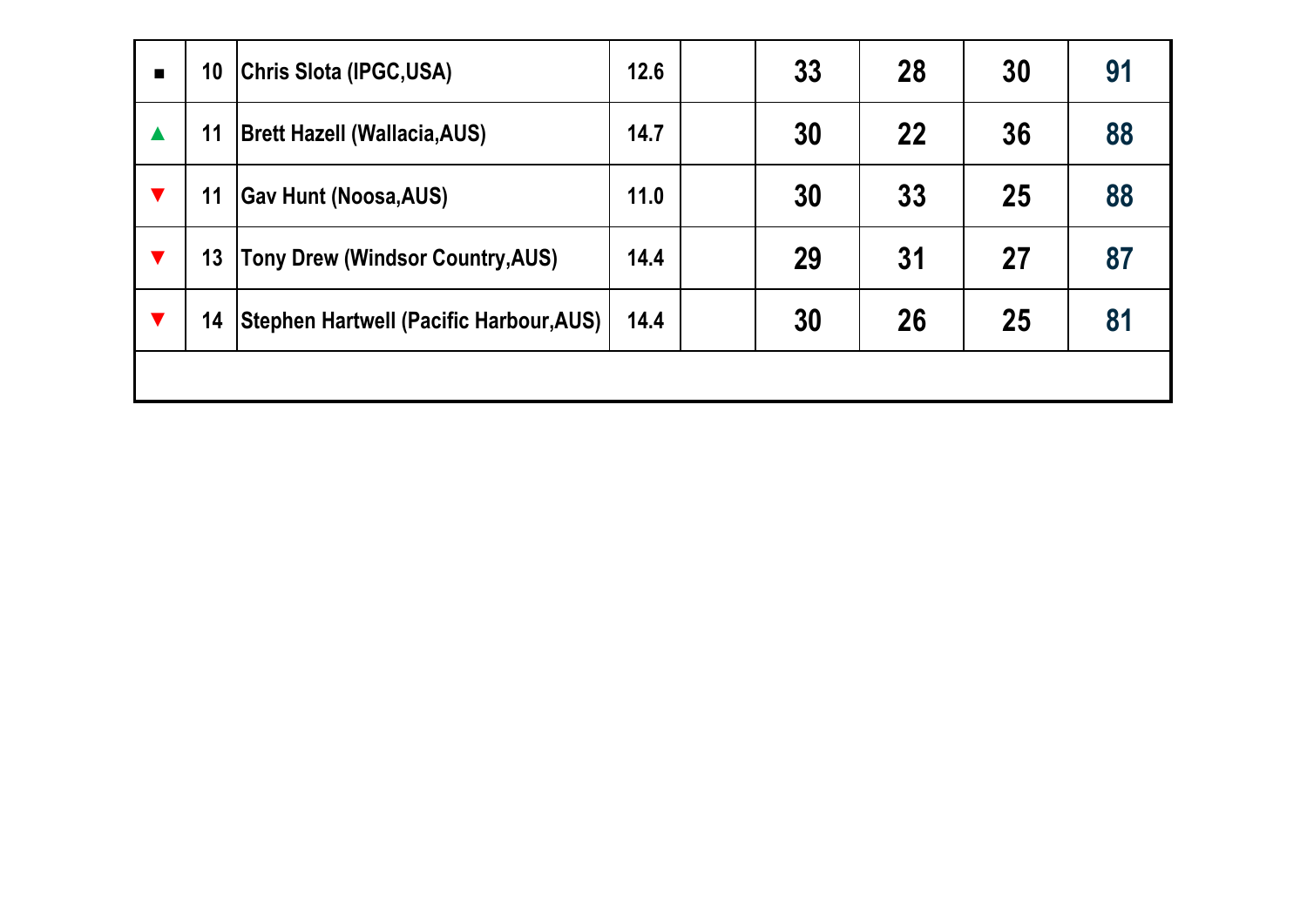

## **MEN 35-59 C GRADE**

|                      |                 | <b>LEADERBOARD</b>                     |              |                                          | Tue<br><b>Score</b> | Thu<br><b>Score</b> | Fri<br><b>Score</b> | <b>TOTAL</b> |
|----------------------|-----------------|----------------------------------------|--------------|------------------------------------------|---------------------|---------------------|---------------------|--------------|
|                      | <b>Position</b> | <b>Name</b>                            | <b>Index</b> | <b>Starting Adjusted</b><br><b>Index</b> | <b>Stab</b>         | <b>Stab</b>         | <b>Stab</b>         | <b>Stab</b>  |
| $\blacktriangle$     | 1               | <b>Fred Eldick (Carnarvon, AUS)</b>    | 15.8         | 15.0                                     | 36                  | 36                  | 41                  | 113          |
| $\blacktriangledown$ | $\overline{2}$  | <b>Peter Moir (Mandurah, AUS)</b>      | 19.0         | 17.5                                     | 37                  | 41                  | 30                  | 108          |
| $\blacktriangle$     | $\overline{3}$  | Peter Dabrowski (Tropicana, MYS)       | 18.5         |                                          | 30                  | 35                  | 41                  | 106          |
| $\blacktriangledown$ | 4               | <b>Paul Barrett (Fitzroy, NZ)</b>      | 31.8         | 30.3                                     | 39                  | 34                  | 27                  | 100          |
| $\blacktriangledown$ | 5               | <b>Simon Lindberg (Broome, AUS)</b>    | 15.5         | 15.3                                     | 30                  | 36                  | 28                  | 94           |
| $\blacktriangle$     | $6\phantom{1}6$ | <b>Wayne Pinna (Oxley, AUS)</b>        | 20.2         |                                          | 23                  | 35                  | 35                  | 93           |
| $\blacktriangledown$ | 7               | William Cassar Torreggiani (Edmondsto) | 16.7         |                                          | 29                  | 34                  | 24                  | 87           |
| $\blacktriangledown$ | 8               | Dean Page (Howlong, AUS)               | 15.3         |                                          | 29                  | 31                  | 24                  | 84           |
| ■                    | 9               | Nitai Patnaik (Bhubaneswar, IND)       | 18.9         |                                          | 19                  | 37                  | 24                  | 80           |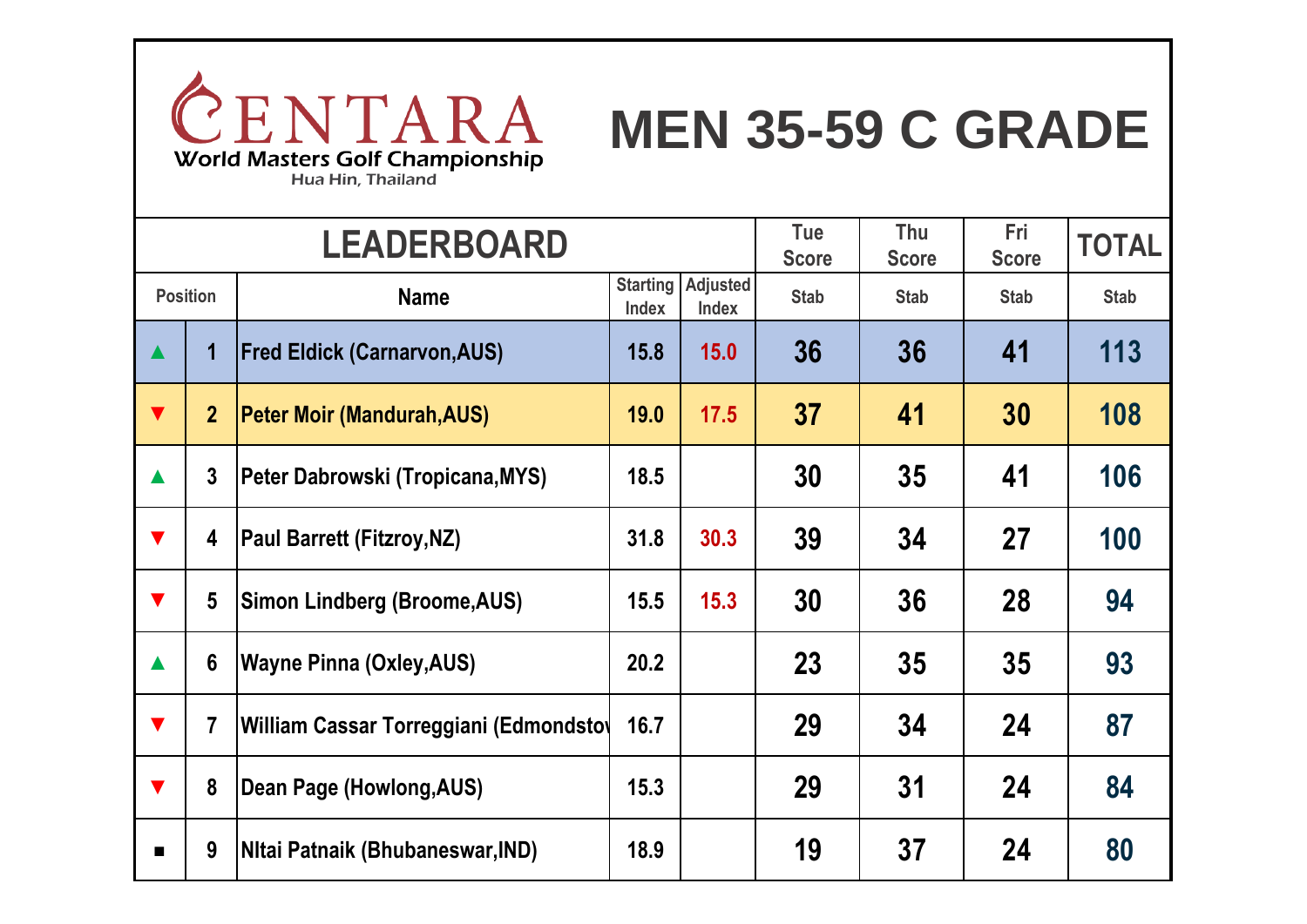| $\blacksquare$ | 10              | Andy King (Yamba,AUS)                  | 15.6 | 25 | 26 | 27 | 78 |
|----------------|-----------------|----------------------------------------|------|----|----|----|----|
| $\blacksquare$ | 11              | <b>Mark Cullen (Waratah, AUS)</b>      | 15.3 | 21 | 29 | 14 | 64 |
| $\blacksquare$ | 12 <sub>2</sub> | <b>K B Raju Karri (Abu Dhabi, UAE)</b> | 18.3 | 22 | 14 | 22 | 58 |
| $\blacksquare$ | 13              | <b>Simon Hopwood (Long Reef, AUS)</b>  | 18.2 | 32 |    |    | 32 |
| $\blacksquare$ | 14              | David Reading (Tropics, AUS)           | 22.1 | 26 |    |    | 26 |
|                |                 |                                        |      |    |    |    |    |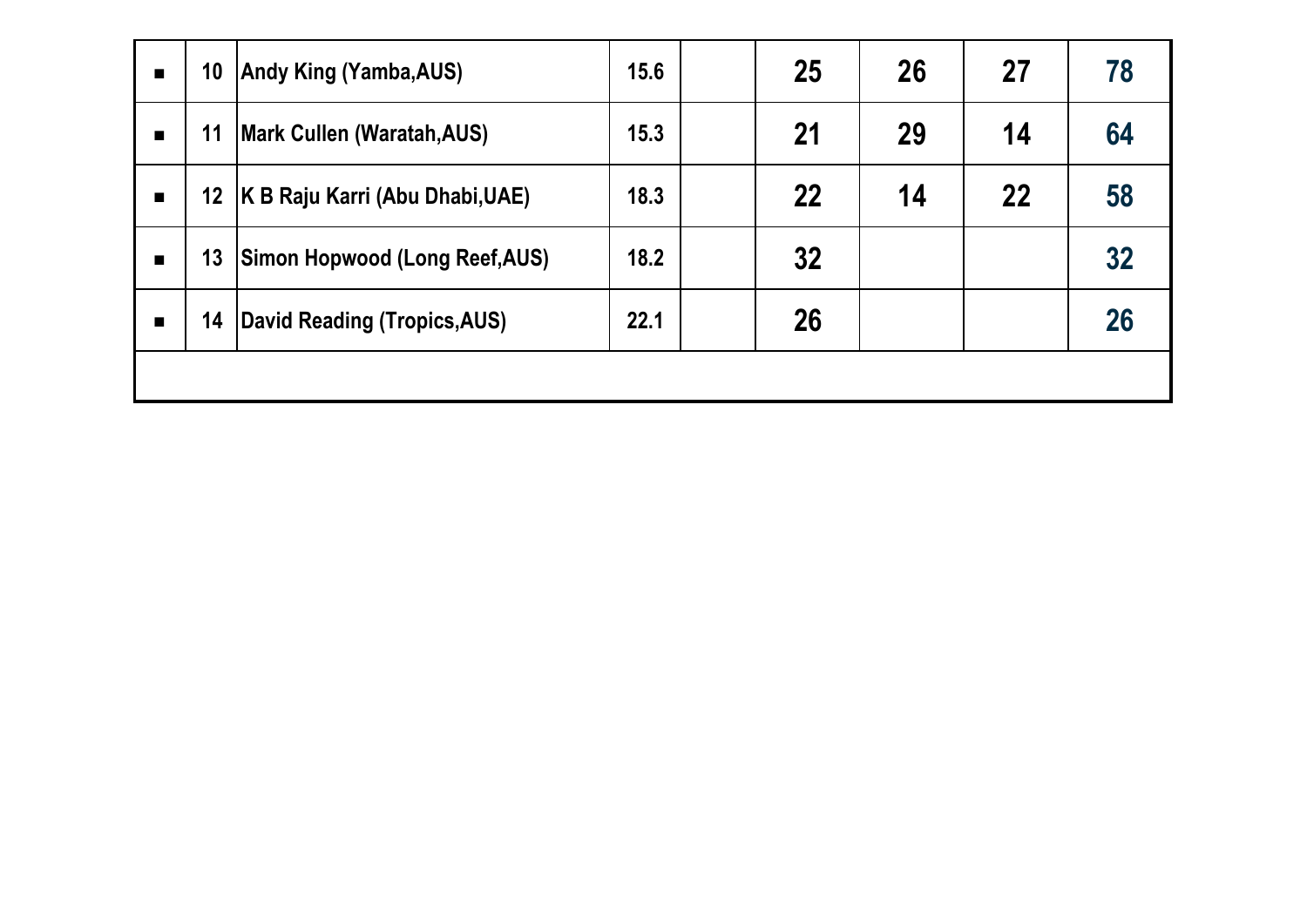

# **MEN 60-65 A GRADE**

|                      | <b>LEADERBOARD</b>      |                                          |                                 |                   |             | <b>Tue</b><br><b>Score</b> |             | Thu<br><b>Score</b> |             | Fri<br><b>Score</b> |             | <b>TOTAL</b> |
|----------------------|-------------------------|------------------------------------------|---------------------------------|-------------------|-------------|----------------------------|-------------|---------------------|-------------|---------------------|-------------|--------------|
|                      | <b>Position</b>         | <b>Name</b>                              | <b>Starting</b><br><b>Index</b> | Adjusted<br>Index | <b>Stab</b> | <b>Gross</b>               | <b>Stab</b> | <b>Gross</b>        | <b>Stab</b> | <b>Gross</b>        | <b>Stab</b> | <b>Gross</b> |
|                      |                         | <b>Gross Dave Brown (Manly, AUS)</b>     | 3.5                             | 3.5               | 36          | 76                         | 30          | 82                  | 39          | 73                  |             | 105 231      |
| $\blacktriangle$     | $\overline{\mathbf{1}}$ | Jeff McGowan (Arundel Hills, AUS)        | 10.0                            | 9.6               | 37          | 82                         | 35          | 84                  | 38          | 80                  |             | 110 246      |
| $\blacktriangledown$ | $\overline{2}$          | <b>Mick Hartas (Royal Canberra, AUS)</b> | 9.3                             | 8.3               | 38          | 81                         | 36          | 80                  | 34          | 84                  |             | 108 245      |
| $\blacktriangle$     | $\overline{3}$          | Tom Shea (Rancho Bernando, USA)          | 4.5                             |                   | 34          | 79                         | 32          | 81                  | 41          | 72                  |             | 107 232      |
| $\blacksquare$       | $\overline{3}$          | <b>Ray Ellis (Metropolitan, AUS)</b>     | 7.2                             | 7.1               | 35          |                            | 35          | 82                  | 37          | 79                  | 107         |              |
| $\blacktriangle$     | $5\phantom{.}$          | <b>Geoff Atherton (Monash, AUS)</b>      | 9.8                             |                   | 36          |                            | 28          |                     | 36          |                     | 100         |              |
|                      | $6\phantom{1}$          | Al Brown (Horizons, AUS)                 | 7.5                             |                   | 30          | 86                         | 36          | 81                  | 30          | 86                  | 96          | 253          |
| $\blacktriangledown$ | $\overline{7}$          | <b>Brian Smith (Nudgee, AUS)</b>         | 8.4                             | 8.0               | 37          | 80                         | 30          | 88                  | 27          | 90                  | 94          | 258          |
| v                    | 8                       | <b>Greg Wright (Mandalay, AUS)</b>       | 11.6                            | 11.0              | 38          | 82                         | 30          | 92                  | 25          |                     | 93          |              |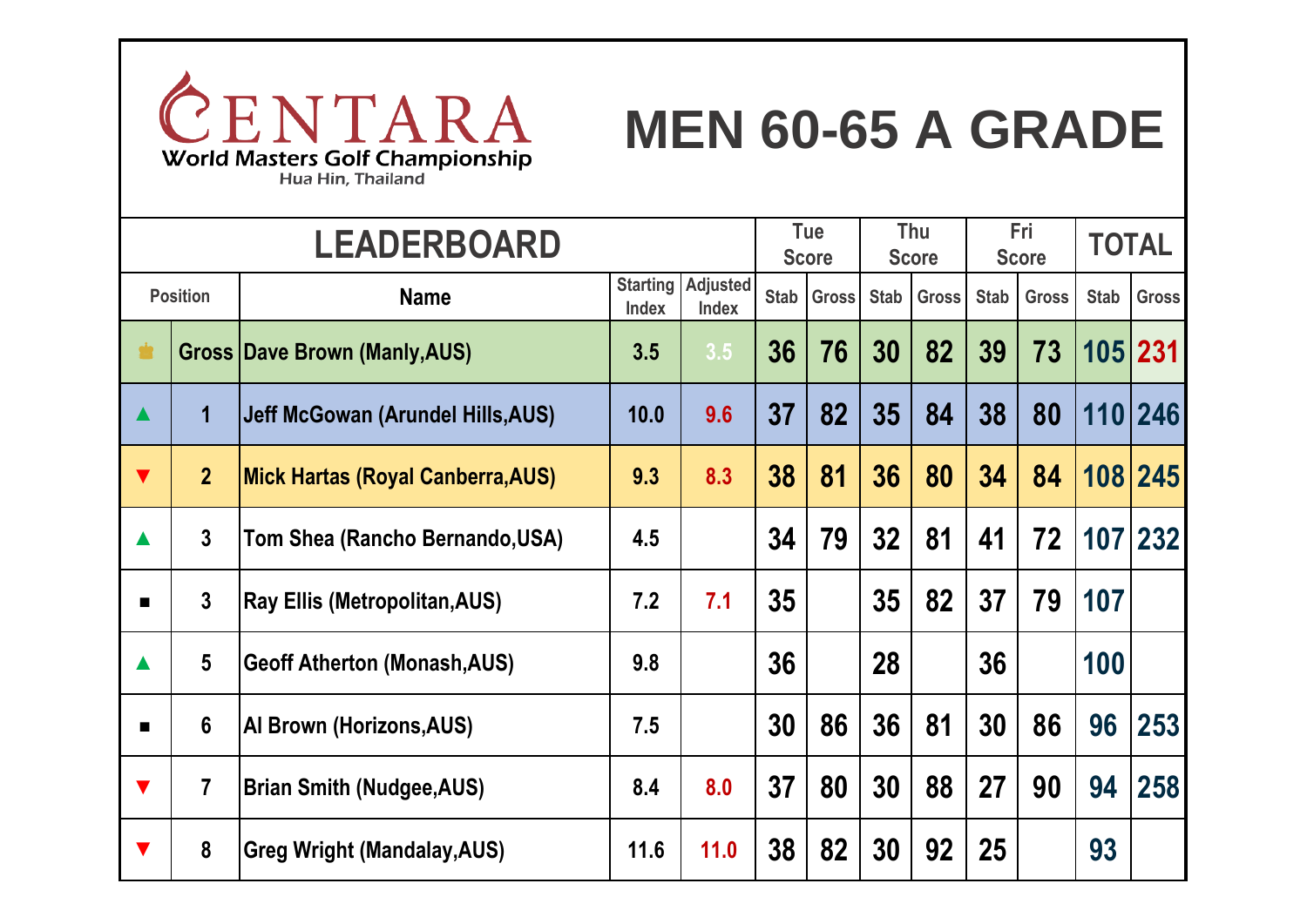| 9               | Dan Frederickson (1967,USA)        | 8.0  | 28 | 90 | 35 | 83 | 29 | 88 | 92 | 261 |
|-----------------|------------------------------------|------|----|----|----|----|----|----|----|-----|
| 10 <sup>°</sup> | Paul King (Melville Glades, AUS)   | 8.1  | 35 | 82 | 31 |    | 24 |    | 90 |     |
| 11              | Tony Mc Carthy (Edmondstown, IRE)  | 11.2 | 28 | 92 | 28 |    | 29 |    | 85 |     |
| 12              | <b>Steve Delprado (Leura, AUS)</b> | 8.2  | 27 | 92 | 24 |    | 28 | 90 | 79 |     |
|                 |                                    |      |    |    |    |    |    |    |    |     |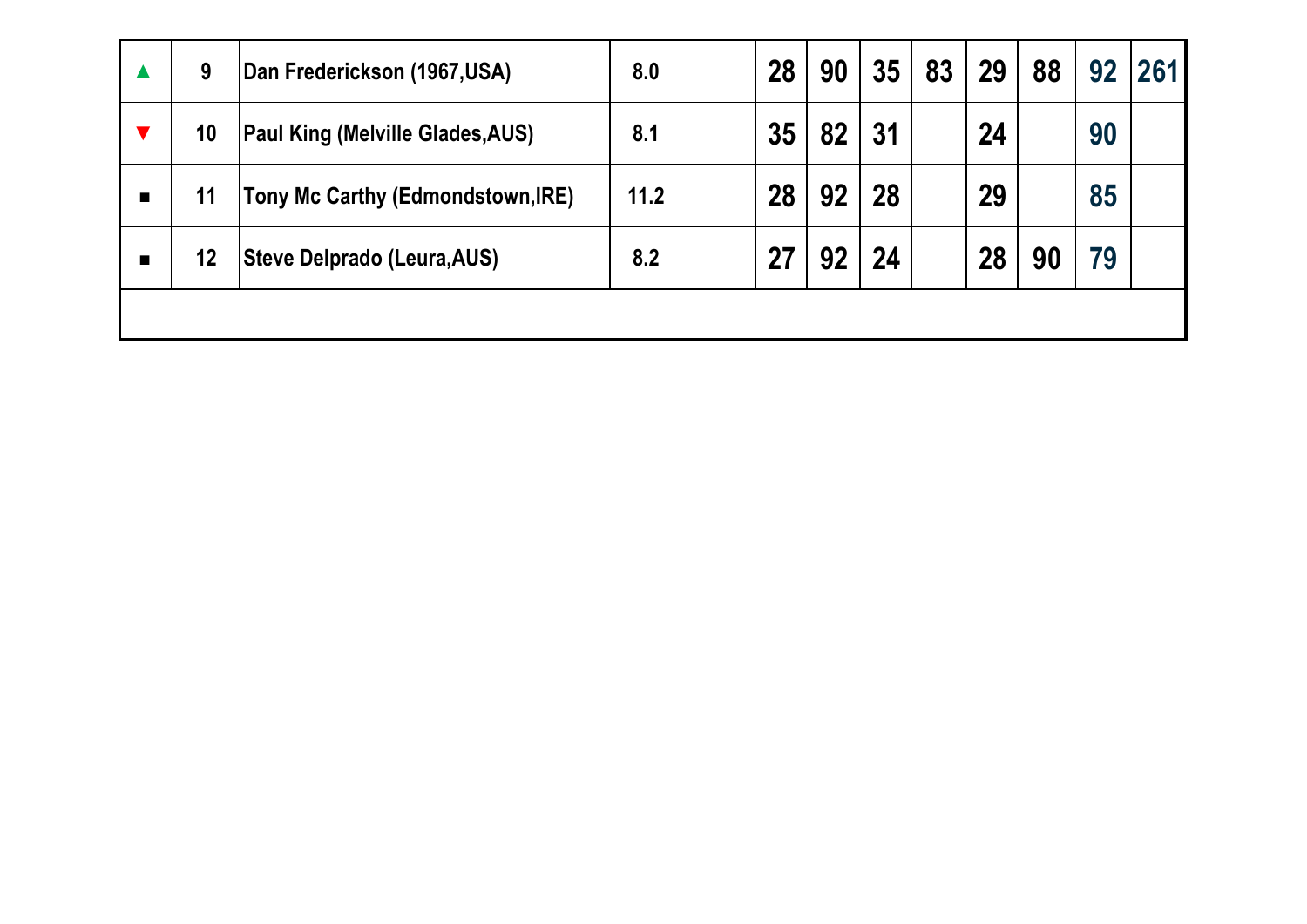

# **MEN 60-65 B GRADE**

|                      |                                | <b>LEADERBOARD</b>                      |      | Tue<br><b>Score</b>                      | Thu<br><b>Score</b> | Fri<br><b>Score</b> | <b>TOTAL</b> |             |
|----------------------|--------------------------------|-----------------------------------------|------|------------------------------------------|---------------------|---------------------|--------------|-------------|
|                      | <b>Position</b><br><b>Name</b> |                                         |      | <b>Starting Adjusted</b><br><b>Index</b> | <b>Stab</b>         | <b>Stab</b>         | <b>Stab</b>  | <b>Stab</b> |
| $\blacktriangle$     | $\overline{\mathbf{1}}$        | <b>Michael Beehag (Grafton, AUS)</b>    | 12.0 | 11.4                                     | 36                  | 39                  | 35           | 110         |
| $\blacktriangledown$ | $\overline{2}$                 | <b>Beat Wey (Sukhothai, THAI)</b>       | 15.0 | 14.0                                     | 37                  | 40                  | 31           | 108         |
| $\blacktriangle$     | $\overline{3}$                 | Alex Livingstone (Pacific Harbour, AUS) | 15.4 | 15.2                                     | 37                  | 29                  | 38           | 104         |
| $\blacktriangledown$ | 4                              | <b>Peter Gibbons (Grafton, AUS)</b>     | 17.2 | 17.0                                     | 32                  | 36                  | 32           | 100         |
| $\blacksquare$       | $5\phantom{.0}$                | John Moore (Sandburn Hall, UK)          | 16.5 |                                          | 23                  | 41                  | 34           | 98          |
| $\blacktriangle$     | $6\phantom{1}6$                | David Hinder (Noosa, AUS)               | 15.3 |                                          | 23                  | 37                  | 31           | 91          |
| $\blacktriangle$     | $\overline{7}$                 | <b>Nigel Campling (Thorpe Hall, UK)</b> | 17.1 |                                          | 29                  | 22                  | 31           | 82          |
| $\blacktriangle$     | 8                              | Michael Harms (Anglesea, AUS)           | 16.2 |                                          | 31                  | 16                  | 34           | 81          |
| ■                    | 9                              | Jack Chakola (Coimbatore, IND)          | 18.0 |                                          | 20                  | 31                  | 29           | 80          |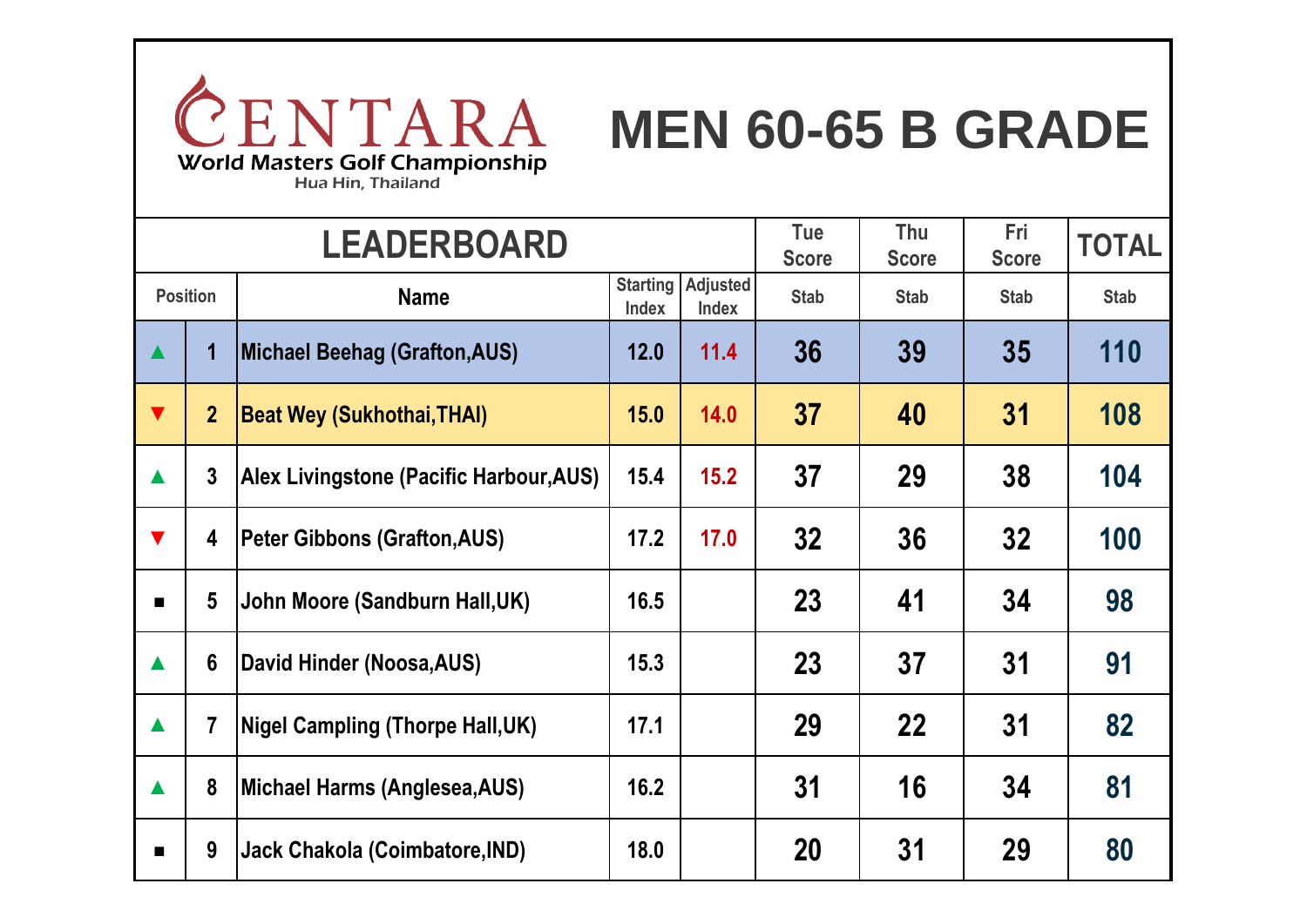|                | 10 | Das Nambiar (Abu Dhabi, UAE)     | 15.0 | 23 | 31 | 25 | 79 |
|----------------|----|----------------------------------|------|----|----|----|----|
|                | 11 | <b>Rod Davitt (Eastern, AUS)</b> | 17.3 | 32 | 30 |    | 62 |
| $\blacksquare$ |    | 12   Trevor Evans (Beerwah, AUS) | 13.5 | 27 |    |    | 27 |
|                |    |                                  |      |    |    |    |    |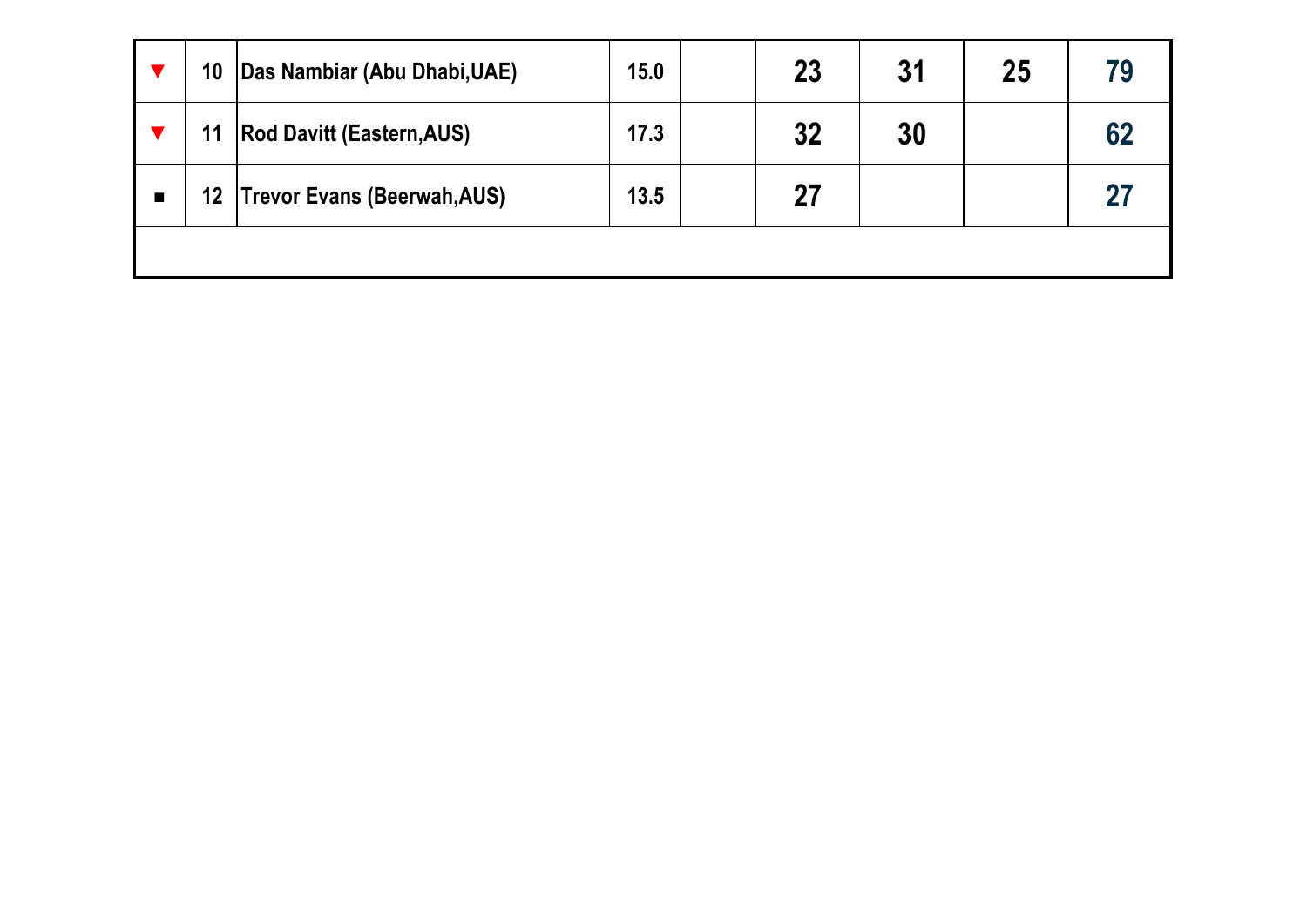

# **MEN 60-65 C GRADE**

Hua Hin, Thailand

|                  |                 | <b>LEADERBOARD</b>                     |                                 |                                 | Tue<br><b>Score</b> | Thu<br><b>Score</b> | Fri<br><b>Score</b> | <b>TOTAL</b> |
|------------------|-----------------|----------------------------------------|---------------------------------|---------------------------------|---------------------|---------------------|---------------------|--------------|
|                  | <b>Position</b> | <b>Name</b>                            | <b>Starting</b><br><b>Index</b> | <b>Adjusted</b><br><b>Index</b> | <b>Stab</b>         | <b>Stab</b>         | <b>Stab</b>         | <b>Stab</b>  |
| п                |                 | <b>Arthur Kimo (Gailes, AUS)</b>       | 35.1                            | 30.6                            | 44                  | 37                  | 33                  | 114          |
| $\blacktriangle$ | $\mathbf 1$     | Doug Miles (Rockhampton, AUS)          | 20.2                            | 18.2                            | 42                  | 30                  | 31                  | 103<br>c/b   |
| $\blacksquare$   | 1               | David Forrest (Cairns, AUS)            | 19.2                            | 18.0                            | 41                  | 34                  | 28                  | 103          |
| $\blacktriangle$ | $\overline{2}$  | <b>Brett Franklin (Hartfield, AUS)</b> | 22.5                            |                                 | 34                  | 32                  | 31                  | 97           |
| $\blacktriangle$ | $\overline{3}$  | Joe Mike Kallivayalil (CIAL, IND)      | 20.0                            |                                 | 31                  | 28                  | 25                  | 84           |
| $\blacktriangle$ | 4               | <b>Lindsay Terrell (Noosa, AUS)</b>    | 18.4                            |                                 | <b>20</b>           | 31                  | 30                  | 81           |
| П                | $5\phantom{.0}$ | Dut Seeto (Terrey Hills, AUS)          | 23.0                            |                                 | 28                  | 24                  | 28                  | 80           |
| $\blacktriangle$ | $6\phantom{1}$  | <b>Thomas Dargatz (Victoria, LKA)</b>  | 23.1                            |                                 | 23                  | 28                  | 27                  | 78           |
| $\blacktriangle$ | 7               | <b>Colin Braithwaite (Medway, AUS)</b> | 18.1                            |                                 | 21                  | 30                  | 24                  | 75           |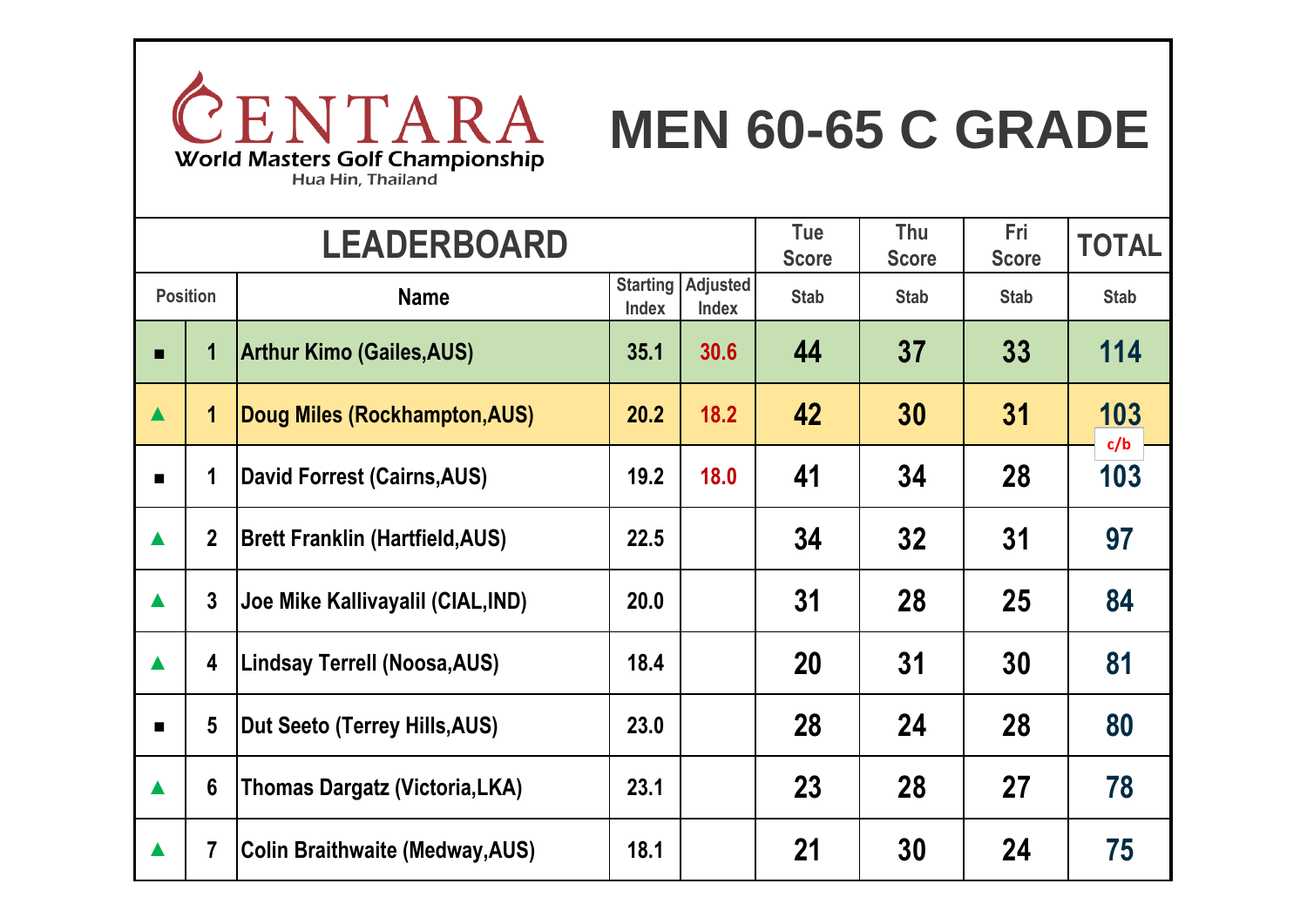|    | <b>Gamini Hettiarachchi (Victoria, LKA)</b> | 25.9 | 33 | 19 | 23 | 75 |
|----|---------------------------------------------|------|----|----|----|----|
| 9  | John Angus (Ranfurlie, AUS)                 | 18.3 | 30 | 22 | 19 |    |
| 10 | Stephen Rohweder (Beerwah, AUS)             | 24.6 | 23 | 19 | 28 | 70 |
|    |                                             |      |    |    |    |    |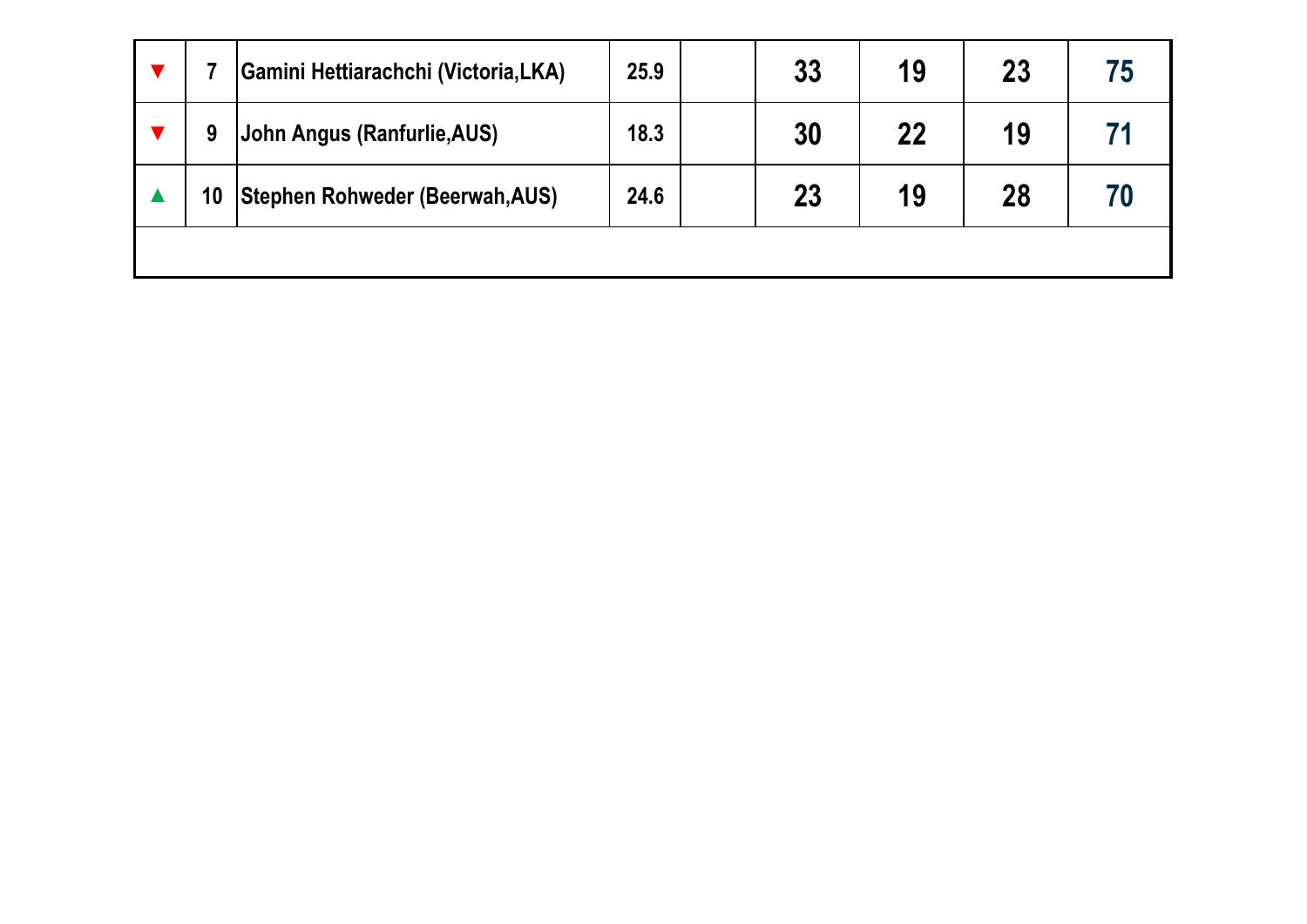

#### **MEN 66+ A GRADE**

**Name Starting Adjusted Index Index Stab Gross Stab Gross Stab Gross Stab Gross** ♚ **Gross Nelan Velayutham (PGC,USA) 11.0 7.5 46 74 39 79 38 78 123 231 ■ 1 Colin Wood (Horizons,AUS) 14.0 13.4 35 89 38 999 43 79 116 ### ■ 2 David Holst (Glenelg,AUS) 10.3 10.0 35 84 37 84 40 79 112 247 ▼ 3 Brad Burke (Southport,AUS) 13.2 12.7 38 84 34 89 37 999 109 ### ▲ 4 Sarge Robinson (Caboolture,AUS) 14.0 14.0 33 999 37 999 36 999 106 ### ▲ 5 Roy Winter (Darwin,AUS) 5.6 5.4 36 78 34 80 35 79 105 237 ▲ 6 Terry Theakstone (Newcastle,AUS) 10.9 10.9 33 999 35 86 34 999 102 ### ▼ 7 Wax Waxler (Southern Highlands,USA) 6.7 6.5 36 79 35 81 30 85 101 245 ▼ 7 Mark McDougall (Manly,AUS) 9.8 9.3 32 86 40 80 29 89 101 255 Position LEADERBOARD Tue Score Thu Score Fri Score TOTAL**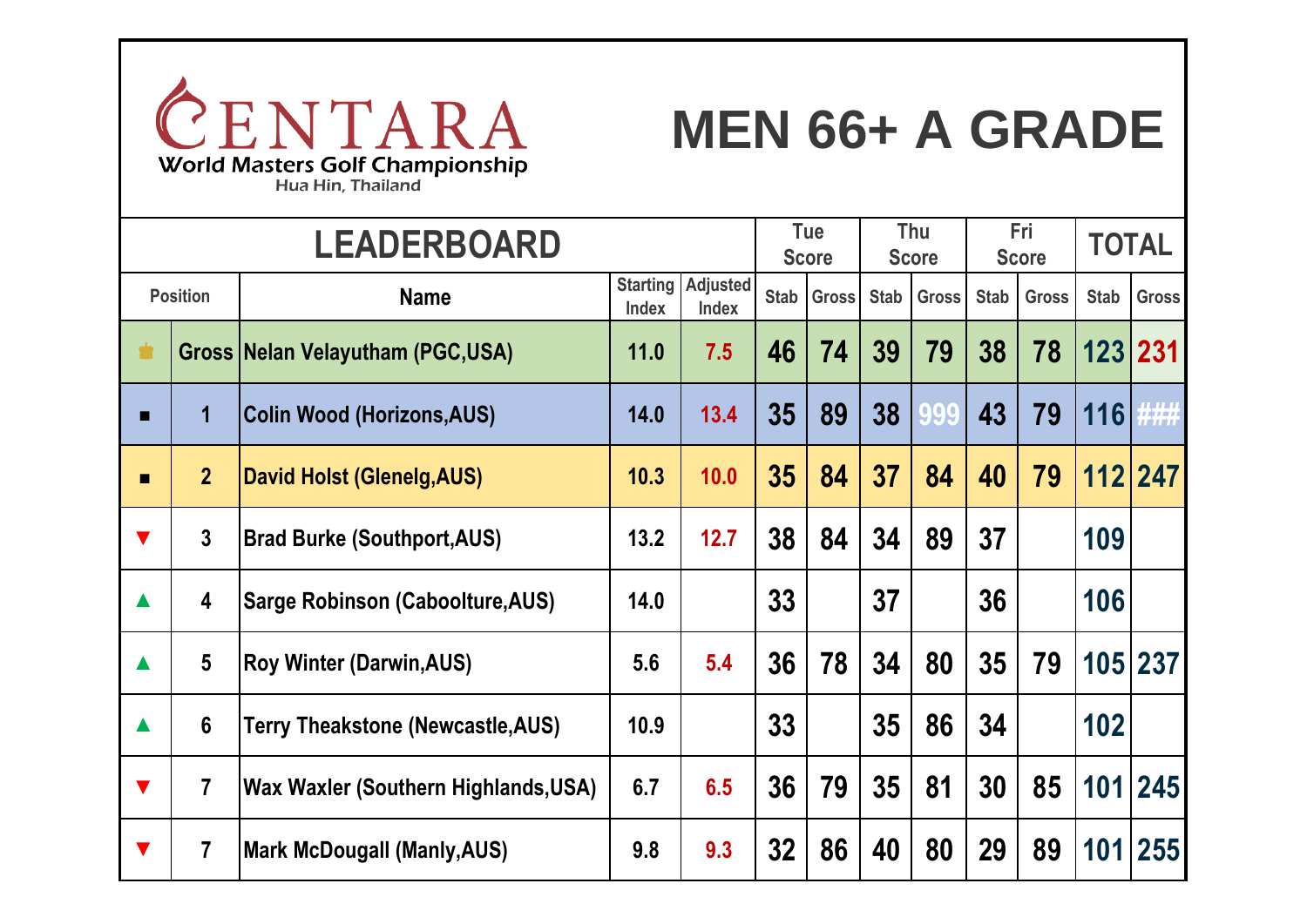| $\blacksquare$       | 9  | Derek Weston (Rosebud, AUS)             | 13.5 | 34 |    | 31 |    | 31 |    | 96 |     |
|----------------------|----|-----------------------------------------|------|----|----|----|----|----|----|----|-----|
| $\blacktriangle$     | 10 | <b>Larry Pumpa (Sandgate, AUS)</b>      | 9.5  | 31 | 85 | 30 |    | 32 |    | 93 |     |
| $\blacktriangledown$ | 11 | <b>Gerard Shannon (Cheltenham, AUS)</b> | 9.1  | 28 | 90 | 37 | 82 | 25 | 90 | 90 | 262 |
| $\blacktriangle$     | 12 | Morg Andersen (Redcliffe, AUS)          | 8.4  | 27 |    | 28 |    | 30 |    | 85 |     |
| $\blacktriangledown$ | 13 | John Heron (Mandalay, AUS)              | 8.9  | 29 |    | 29 | 90 | 21 |    | 79 |     |
| $\blacksquare$       | 14 | <b>Greg Laforest (Yamba, AUS)</b>       | 14.0 | 20 |    | 25 |    |    |    | 45 |     |
| п                    | 15 | <b>Bob Shivji (Vancouver, CAN)</b>      | 14.0 | 23 |    |    |    | 21 |    | 44 |     |
|                      |    |                                         |      |    |    |    |    |    |    |    |     |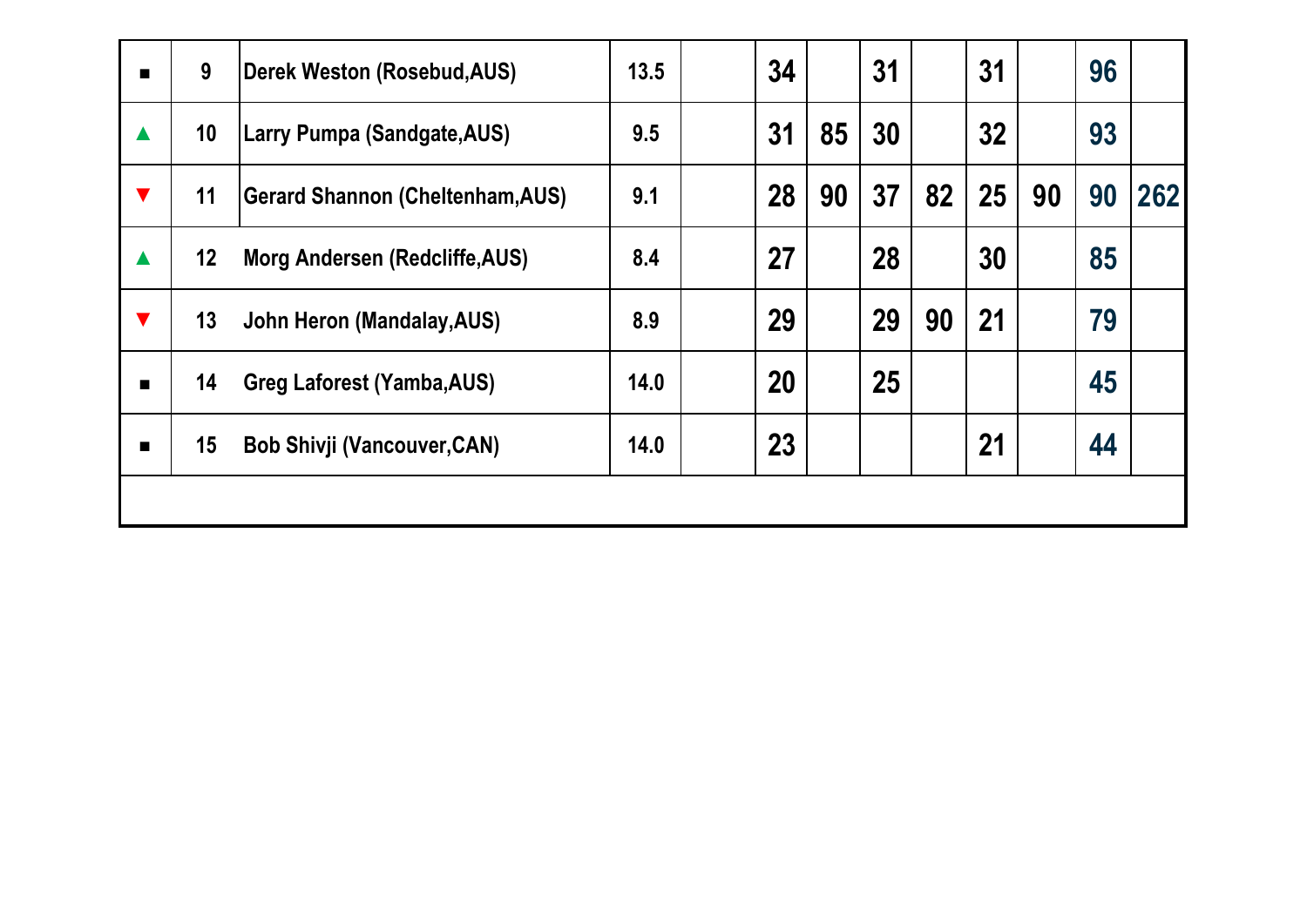

#### **MEN 66+ B GRADE**

|                      |                                | <b>LEADERBOARD</b>                       |      | <b>Tue</b><br><b>Score</b>                  | Thu<br><b>Score</b> | Fri<br><b>Score</b> | <b>TOTAL</b> |             |
|----------------------|--------------------------------|------------------------------------------|------|---------------------------------------------|---------------------|---------------------|--------------|-------------|
|                      | <b>Position</b><br><b>Name</b> |                                          |      | Adjusted<br><b>Starting</b><br><b>Index</b> | <b>Stab</b>         | <b>Stab</b>         | <b>Stab</b>  | <b>Stab</b> |
| п                    |                                | <b>Graeme Smith (Grafton, AUS)</b>       | 16.4 | 14.9                                        | 39                  | 41                  | 36           | 116         |
| $\blacktriangledown$ | $\overline{2}$                 | <b>JP Cuvelier (Blue Canyon, HK)</b>     | 14.9 | 12.9                                        | 42                  | 38                  | 35           | 115         |
| $\blacktriangle$     | $\overline{3}$                 | <b>Wally Kruk (Royal Fremantle, AUS)</b> | 17.5 | 16.9                                        | 38                  | 35                  | 36           | 109         |
| $\blacktriangledown$ | 4                              | <b>Gary Scallan (Southport, AUS)</b>     | 18.0 | 17.2                                        | 36                  | 38                  | 34           | 108         |
|                      | $5\phantom{.0}$                | Dave Marshall (Hartfield, AUS)           | 15.4 | 15.2                                        | 30                  | 38                  | 37           | 105         |
| $\blacksquare$       | $6\phantom{1}6$                | <b>Rick Foster (Mildura, AUS)</b>        | 17.1 |                                             | 35                  | 33                  | 36           | 104         |
| $\blacktriangledown$ | $\overline{7}$                 | Kevin Woods (Fairbairn, AUS)             | 16.0 | 15.6                                        | 32                  | 38                  | 32           | 102         |
| $\blacktriangledown$ | 8                              | Michael Chapman (Sanctuary Cove, AUS)    | 14.8 | 14.2                                        | 38                  | 30                  | 30           | 98          |
|                      | 9                              | Dhan Ratanjee (Anaheim Dad Miller, USA   | 19.1 |                                             | 29                  | 29                  | 36           | 94          |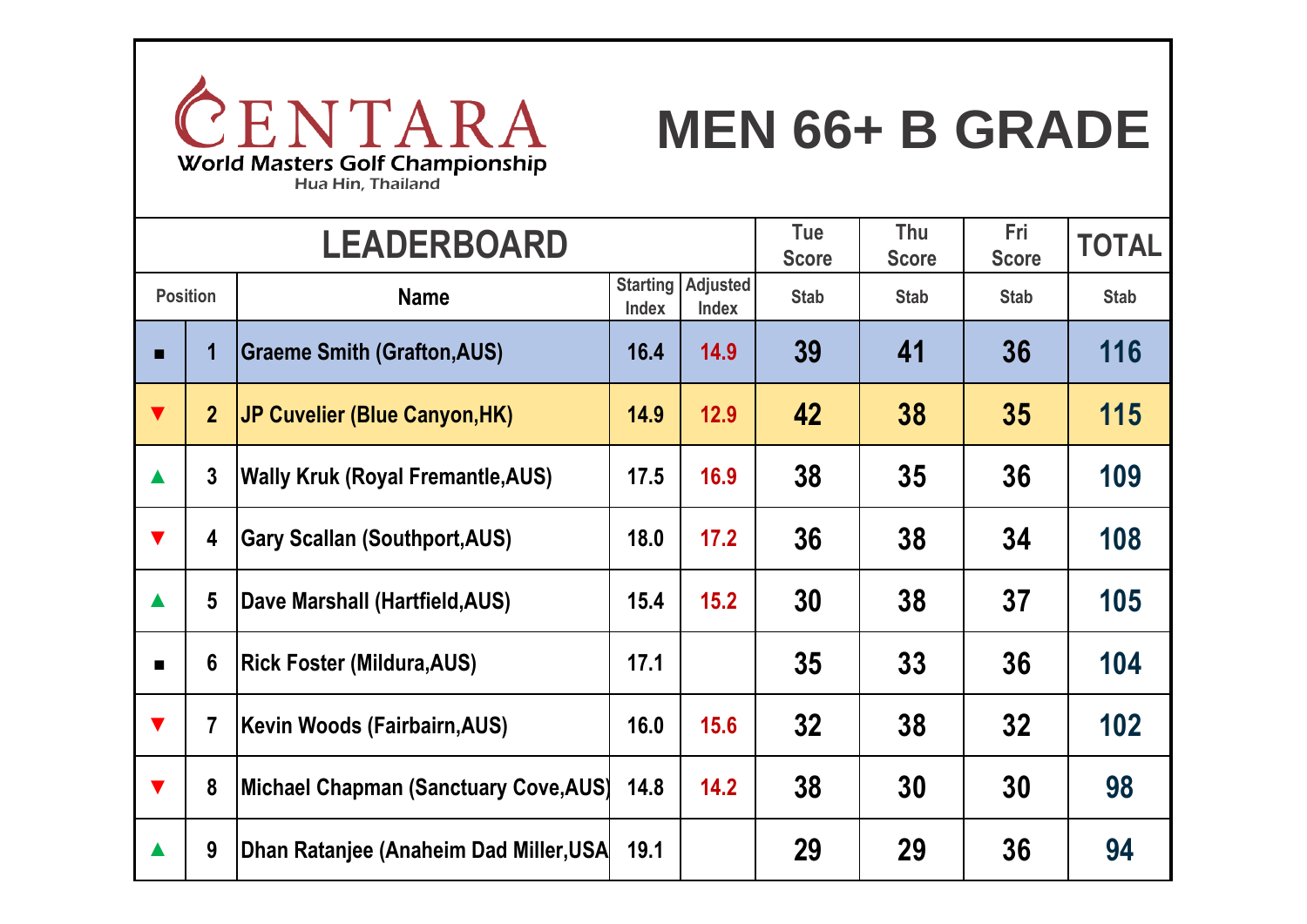| $\blacktriangledown$ | 10 <sup>°</sup> | <b>Peter Haywood (Boat of Garten, UK)</b> | 15.1 |      | 28 | 35 | 29             | 92 |
|----------------------|-----------------|-------------------------------------------|------|------|----|----|----------------|----|
| $\blacktriangle$     | 11              | Donny Murdoch (Redcliffe, AUS)            | 15.9 |      | 31 | 25 | 32             | 88 |
| $\blacksquare$       |                 | 12 Mat Wong (St Michaels, AUS)            | 14.7 |      | 27 | 29 | 31             | 87 |
| $\blacktriangledown$ |                 | 12 Chris Jones (The Springs, AUS)         | 14.6 | 14.4 | 23 | 39 | 25             | 87 |
| $\blacktriangle$     | 14              | <b>Bob Semple (RNZAF, NZ)</b>             | 16.1 |      | 24 | 27 | 32             | 83 |
| $\blacktriangle$     |                 | 14 Robert Bower (Royal Fremantle, AUS)    | 19.4 |      | 32 | 21 | 30             | 83 |
| $\blacktriangledown$ |                 | 16 Ray Haley (Drouin, AUS)                | 15.5 |      | 29 | 24 | 26             | 79 |
| $\blacksquare$       | 17              | <b>Brian McHugh (Port Macquarie, AUS)</b> | 18.9 |      | 24 | 28 | 23             | 75 |
| $\blacktriangle$     | 18              | Terry Mischefski (Waihi,NZ)               | 14.6 |      | 26 | 23 | 23             | 72 |
| $\blacktriangledown$ |                 | 19 Peter Fishel (Sheko, THAI)             | 18.6 |      | 21 | 35 |                | 56 |
| $\blacktriangledown$ | 20 <sub>2</sub> | <b>Jim Thomas (Southport, AUS)</b>        | 18.7 |      | 23 | 27 |                | 50 |
| $\blacksquare$       | 21              | Ian Brown (Caboolture, AUS)               | 14.6 |      | 29 |    |                | 29 |
| $\blacktriangle$     | $22 \,$         | Michael Mulholland (Sammons Links, US     | 17.4 |      | 8  | 9  | $\overline{7}$ | 24 |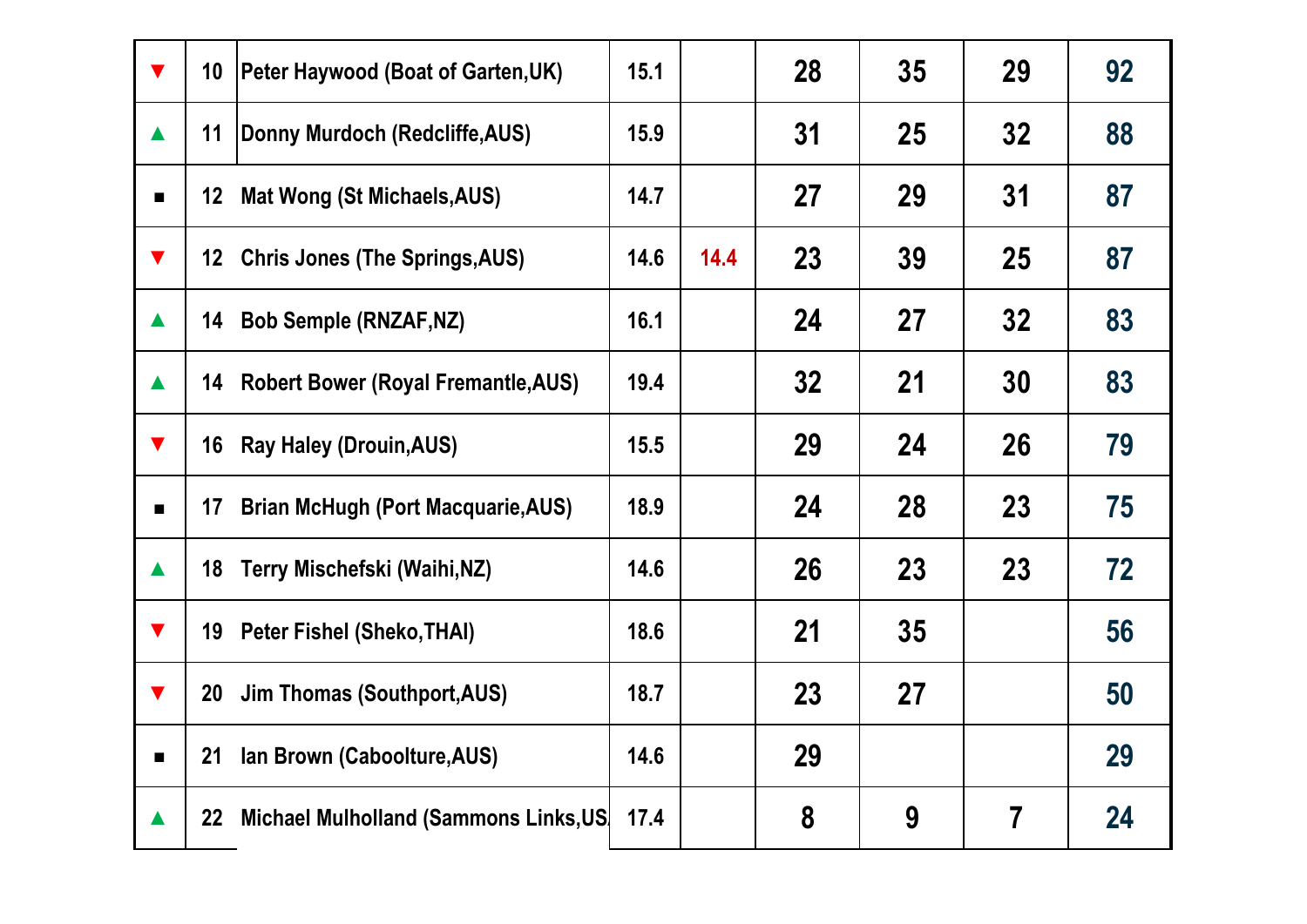| 23 Geoff Holding (Woodford, AUS) |  |  |  |
|----------------------------------|--|--|--|
|                                  |  |  |  |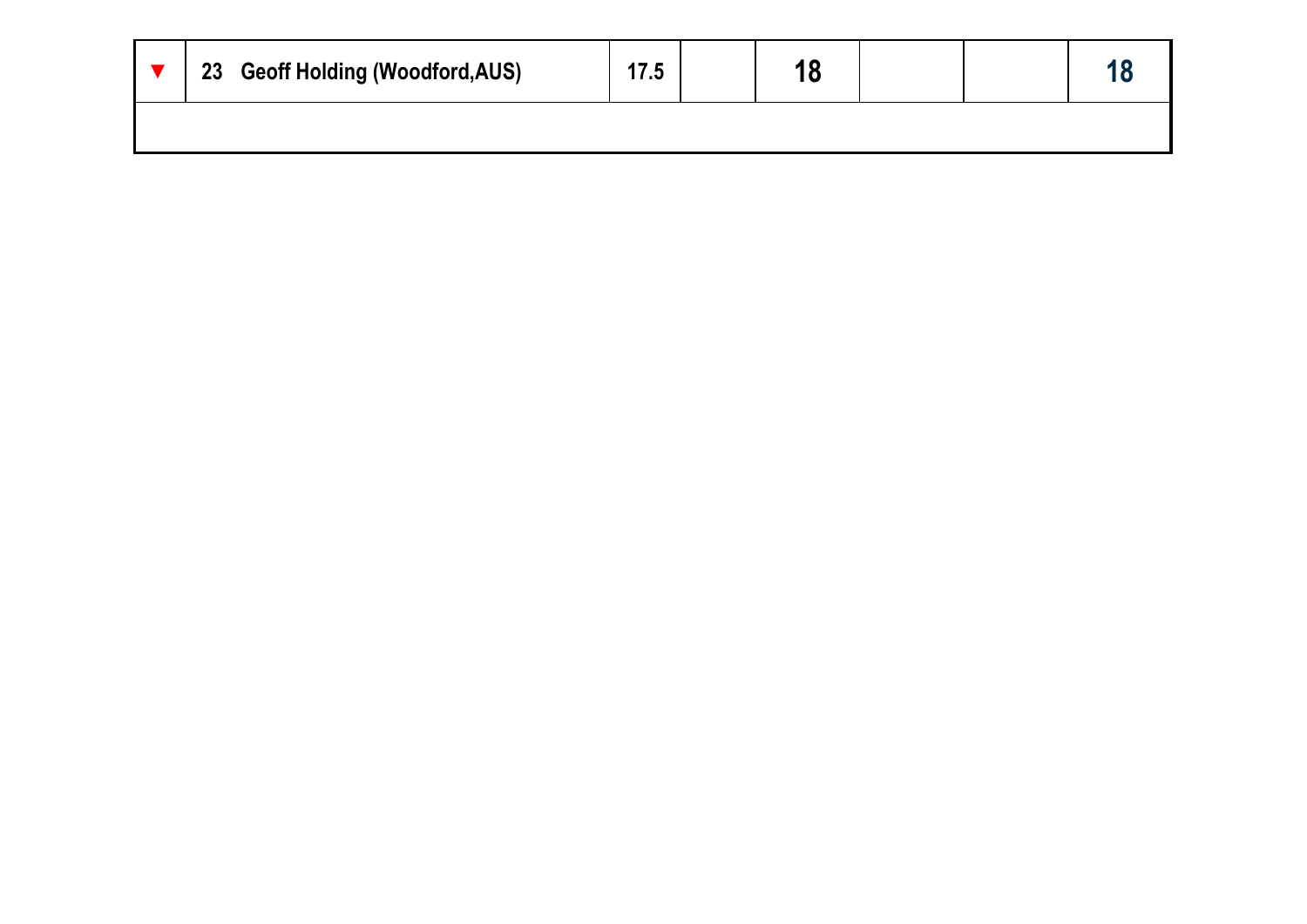

#### **MEN 66+ C GRADE**

|                      |                                | <b>LEADERBOARD</b>                            |      | <b>Tue</b><br><b>Score</b>               | Thu<br><b>Score</b> | Fri<br><b>Score</b> | <b>TOTAL</b> |             |
|----------------------|--------------------------------|-----------------------------------------------|------|------------------------------------------|---------------------|---------------------|--------------|-------------|
|                      | <b>Position</b><br><b>Name</b> |                                               |      | <b>Starting Adjusted</b><br><b>Index</b> | <b>Stab</b>         | <b>Stab</b>         | <b>Stab</b>  | <b>Stab</b> |
| п.                   | 1                              | Alan Crawford (Dorset, AUS)                   | 25.4 | 23.9                                     | 37                  | 40                  | 37           | 114         |
| $\blacktriangledown$ | $\overline{2}$                 | <b>Frank Bell (Cardinia Beaconhills, AUS)</b> | 31.1 | 29.1                                     | 35                  | 42                  | 33           | 110         |
| $\blacksquare$       | $\mathbf{3}$                   | Arvind Arcot Govindraj (Karnataka,IND)        | 20.7 | 19.5                                     | 38                  | 38                  | 30           | 106         |
| $\blacksquare$       | 4                              | <b>Rory Trotter (The Cut, AUS)</b>            | 22.7 | 22.1                                     | 37                  | 33                  | 34           | 104         |
| $\blacktriangle$     | 5                              | <b>Augusto Romei (Alpine, THAI)</b>           | 25.7 |                                          | 27                  | 33                  | 41           | 101         |
| $\blacktriangle$     | $6\phantom{1}$                 | Brian Kavanagh (Sea View,AUS)                 | 23.4 | 23.2                                     | 23                  | 39                  | 34           | 96          |
| $\blacksquare$       | 6                              | <b>Richard Pydde (Patterson River, AUS)</b>   | 20.9 | 20.7                                     | 28                  | 37                  | 31           | 96          |
| $\blacktriangledown$ | $6\phantom{1}$                 | <b>Xavier Baumgartner (Orchid, SG)</b>        | 20.0 | 19.8                                     | 33                  | 36                  | 27           | 96          |
|                      | 9                              | Pete Nolan (Albury, AUS)                      | 20.6 |                                          | 26                  | 27                  | 34           | 87          |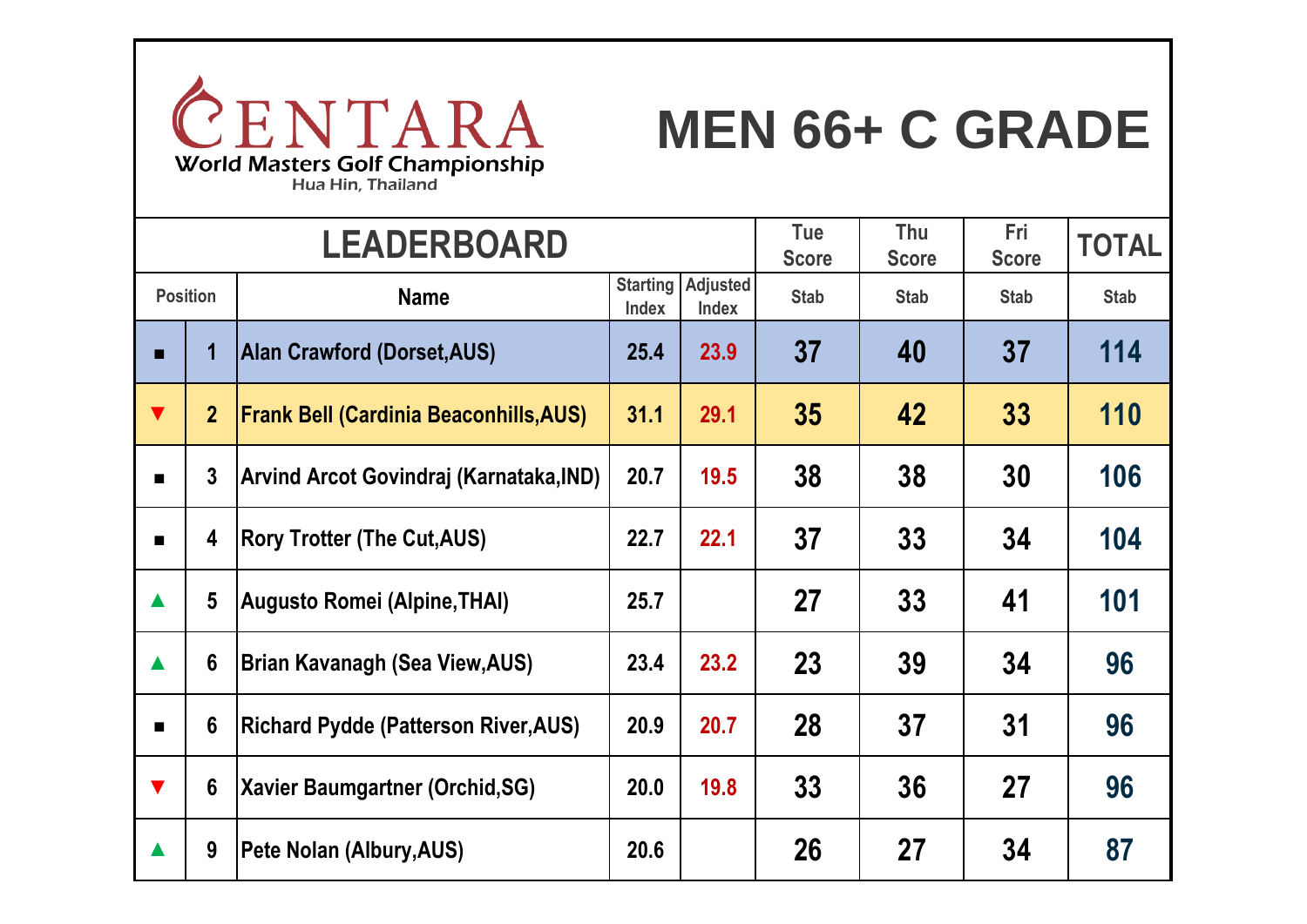| $\blacktriangle$     | 10 <sup>°</sup>  | <b>Atul Puri (Sweetwater, USA)</b>      | 20.0 | 28 | 22 | 36        | 86 |
|----------------------|------------------|-----------------------------------------|------|----|----|-----------|----|
| $\blacktriangledown$ | 10 <sup>°</sup>  | <b>Barry Williams (Eagle Ridge, PH)</b> | 27.1 | 36 | 23 | 27        | 86 |
| $\blacktriangle$     |                  | 12 Rod Owen (Wallacia, AUS)             | 22.3 | 26 | 23 | 33        | 82 |
| $\blacktriangledown$ | 12 <sup>12</sup> | <b>Murray Herrmann (Darwin, AUS)</b>    | 27.6 | 25 | 29 | 28        | 82 |
| $\blacktriangledown$ | 12 <sub>2</sub>  | <b>Trevor West (Royal Hobart, AUS)</b>  | 31.4 | 32 | 23 | <b>27</b> | 82 |
| $\blacktriangle$     |                  | 15 A J Pidcock (Grafton, AUS)           | 21.5 | 19 | 27 | 30        | 76 |
| $\blacktriangle$     |                  | 16 Paddy Thorpe (Wallacia, AUS)         | 34.4 | 18 | 27 | 30        | 75 |
| $\blacktriangledown$ | 17               | <b>Gary Scott (Wallacia, AUS)</b>       | 21.2 | 28 | 23 | 22        | 73 |
| $\blacktriangledown$ |                  | 18 John Oxley (ACGS, THAI)              | 21.0 | 23 | 24 |           | 47 |
| $\blacksquare$       | 19               | <b>Pete Meyer (Mossel Bay, THAI)</b>    | 24.1 | 23 |    |           | 23 |
|                      |                  |                                         |      |    |    |           |    |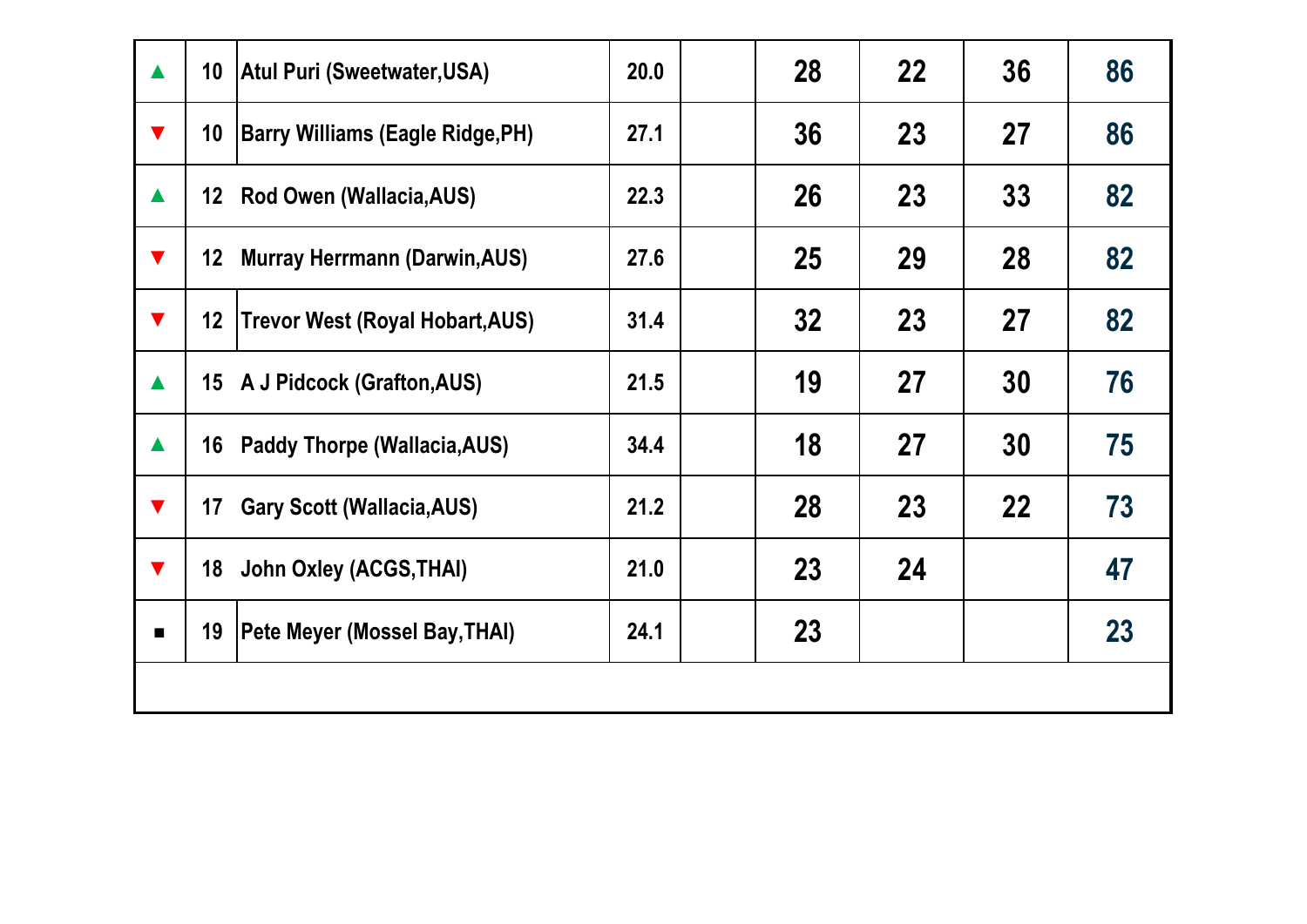

# **TEAM COMPETITION**

|                      | <b>Position</b> | <b>Teams</b>               | <b>Tuesday</b> | <b>Thursday</b> | Friday | Tot.   |
|----------------------|-----------------|----------------------------|----------------|-----------------|--------|--------|
| п                    |                 | <b>Badhani Leopards</b>    | 33.75          | 38.00           | 34.25  | 106.00 |
| п                    | $\mathbf{2}$    | <b>Hua Hin Choppers</b>    | 32.17          | 36.83           | 34.00  | 103.00 |
| $\blacksquare$       | 3               | <b>Big River Bullrouts</b> | 32.50          | 35.17           | 35.00  | 102.67 |
| $\blacktriangle$     | 4               | <b>Centara Masters 2</b>   | 32.80          | 32.00           | 35.20  | 100.00 |
| $\blacktriangle$     | $5\phantom{.0}$ | <b>The Eagles</b>          | 31.33          | 32.83           | 33.67  | 97.83  |
| $\blacksquare$       | 6               | <b>Centara Masters 6</b>   | 32.67          | 33.50           | 30.50  | 96.67  |
| $\blacktriangledown$ | $\overline{7}$  | <b>Truck U</b>             | 32.50          | 33.67           | 30.33  | 96.50  |
|                      | 8               | <b>The Misfits</b>         | 32.00          | 30.50           | 33.17  | 95.67  |
| $\blacktriangle$     | 9               | <b>Centara Masters 5</b>   | 28.67          | 33.00           | 33.80  | 95.47  |
|                      | 10              | <b>New Horizon</b>         | 28.40          | 32.80           | 34.20  | 95.40  |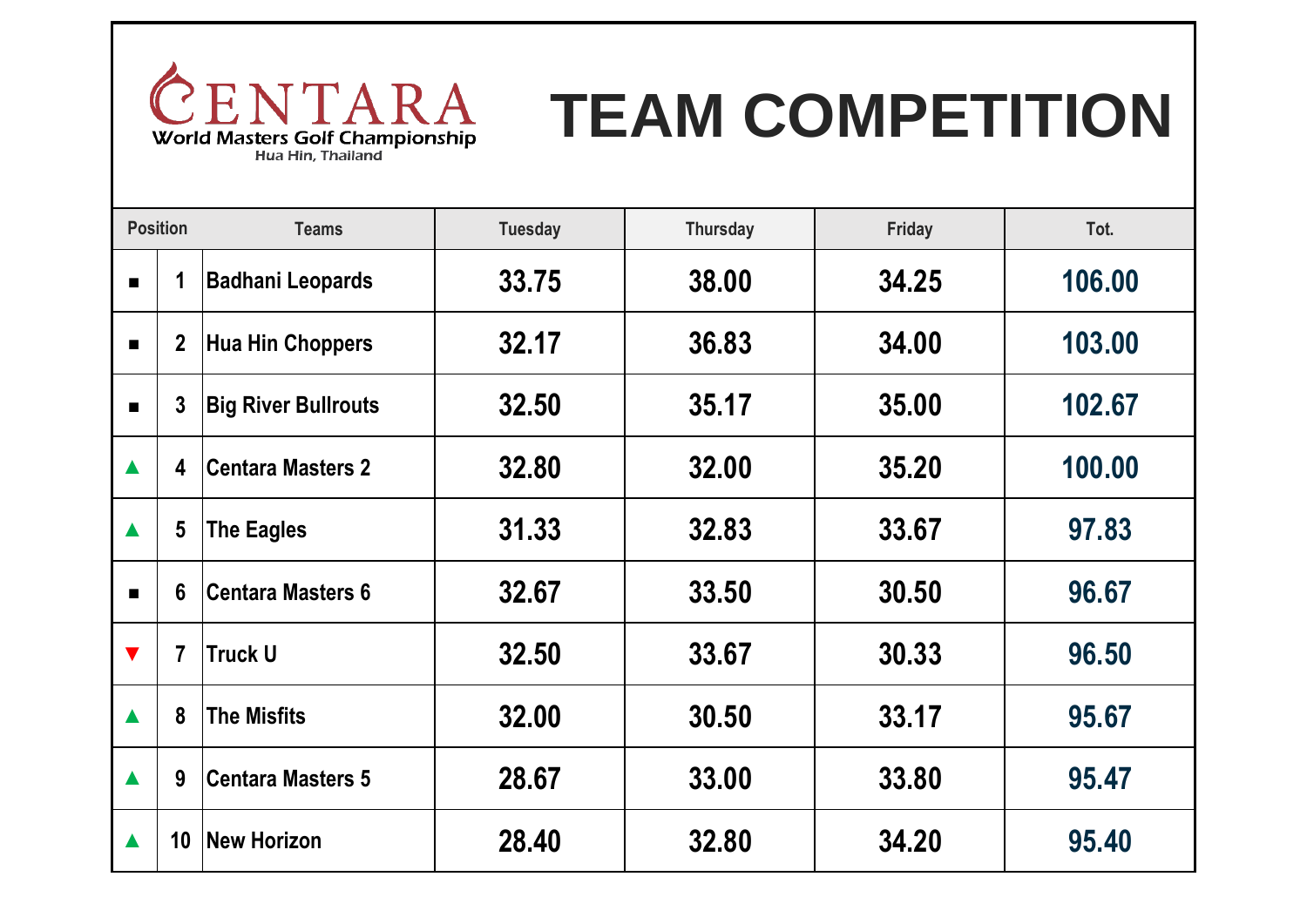| $\blacktriangledown$ | 11              | <b>Odd Balls</b>              | 30.67 | 36.17 | 28.20 | 95.04 |
|----------------------|-----------------|-------------------------------|-------|-------|-------|-------|
| $\blacktriangledown$ |                 | 12   Patto 2                  | 30.00 | 36.75 | 28.25 | 95.00 |
| $\blacktriangledown$ | 13 <sup>°</sup> | <b>Centara Masters 1</b>      | 33.50 | 30.17 | 30.00 | 93.67 |
| $\blacktriangledown$ |                 | 14   Ni Xu Luk (In Deep Sh*t) | 33.50 | 31.75 | 28.00 | 93.25 |
| $\blacktriangle$     |                 | 15 A Mixed Bunch              | 29.17 | 32.00 | 30.80 | 91.97 |
| $\blacktriangle$     | 16              | <b>Centara Masters 4</b>      | 29.33 | 29.33 | 33.00 | 91.66 |
| $\blacktriangledown$ | 17              | <b>Your The Voice</b>         | 32.00 | 29.50 | 28.83 | 90.33 |
| $\blacktriangle$     | 18              | Madonna's Tribe               | 27.00 | 29.60 | 32.75 | 89.35 |
| $\blacktriangledown$ |                 | 19 AUS/US                     | 31.67 | 27.67 | 29.67 | 89.01 |
| $\blacksquare$       | <b>20</b>       | <b>Stuf Ups</b>               | 26.67 | 30.75 | 30.25 | 87.67 |
| $\blacktriangle$     | 21              | <b>The Convicts</b>           | 28.60 | 27.67 | 30.00 | 86.27 |
| $\blacktriangledown$ |                 | 22   Burgulars                | 28.84 | 28.20 | 28.80 | 85.84 |
| $\blacktriangledown$ |                 | 23 Putting Masters            | 28.33 | 28.33 | 27.83 | 84.49 |
|                      | 24              | Shamrocks                     | 27.50 | 30.20 | 26.50 | 84.20 |